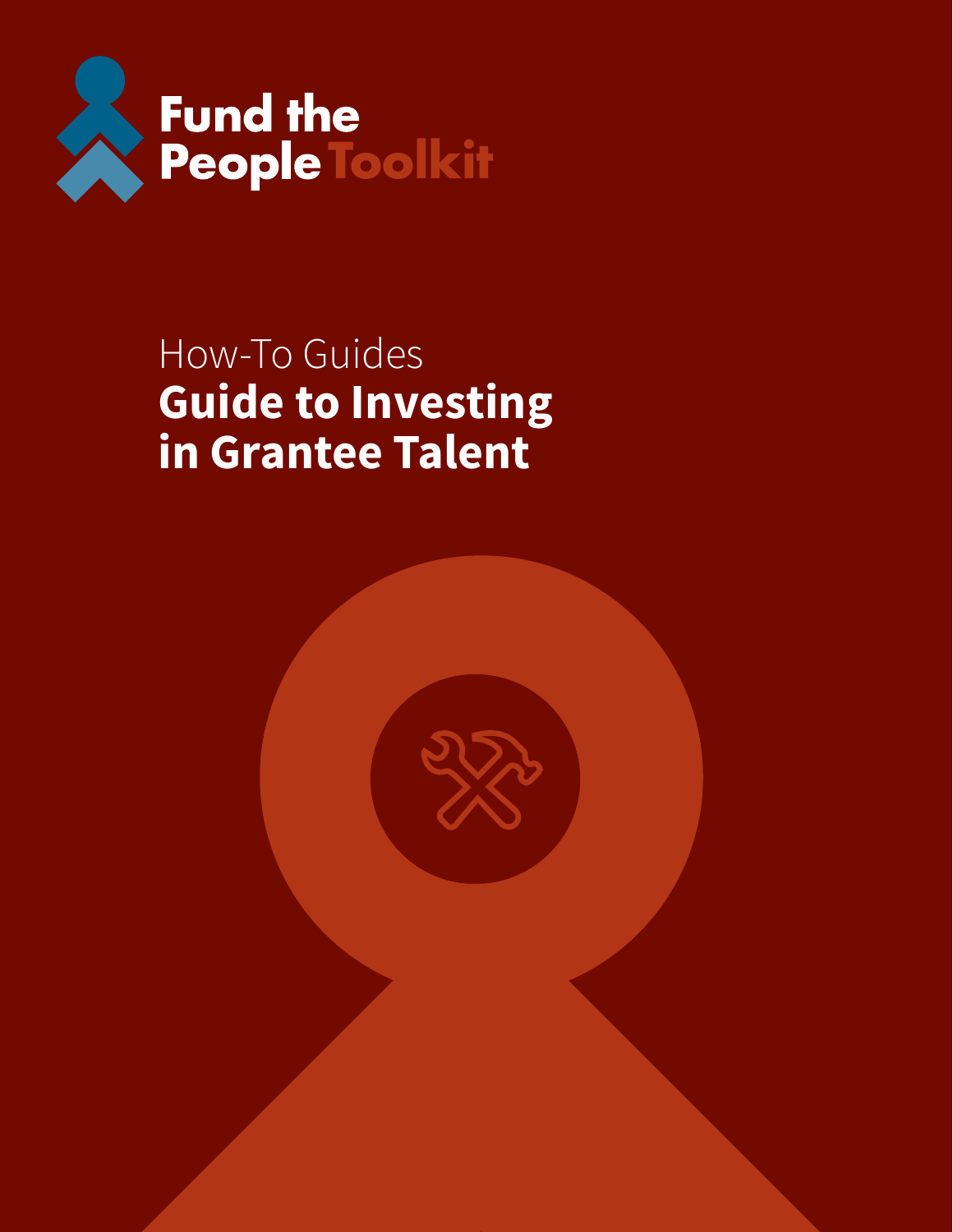

# **Guide to Investing in Grantee Talent**

**By Rusty M. Stahl, President and CEO, Fund the People**

## **Table of Contents**

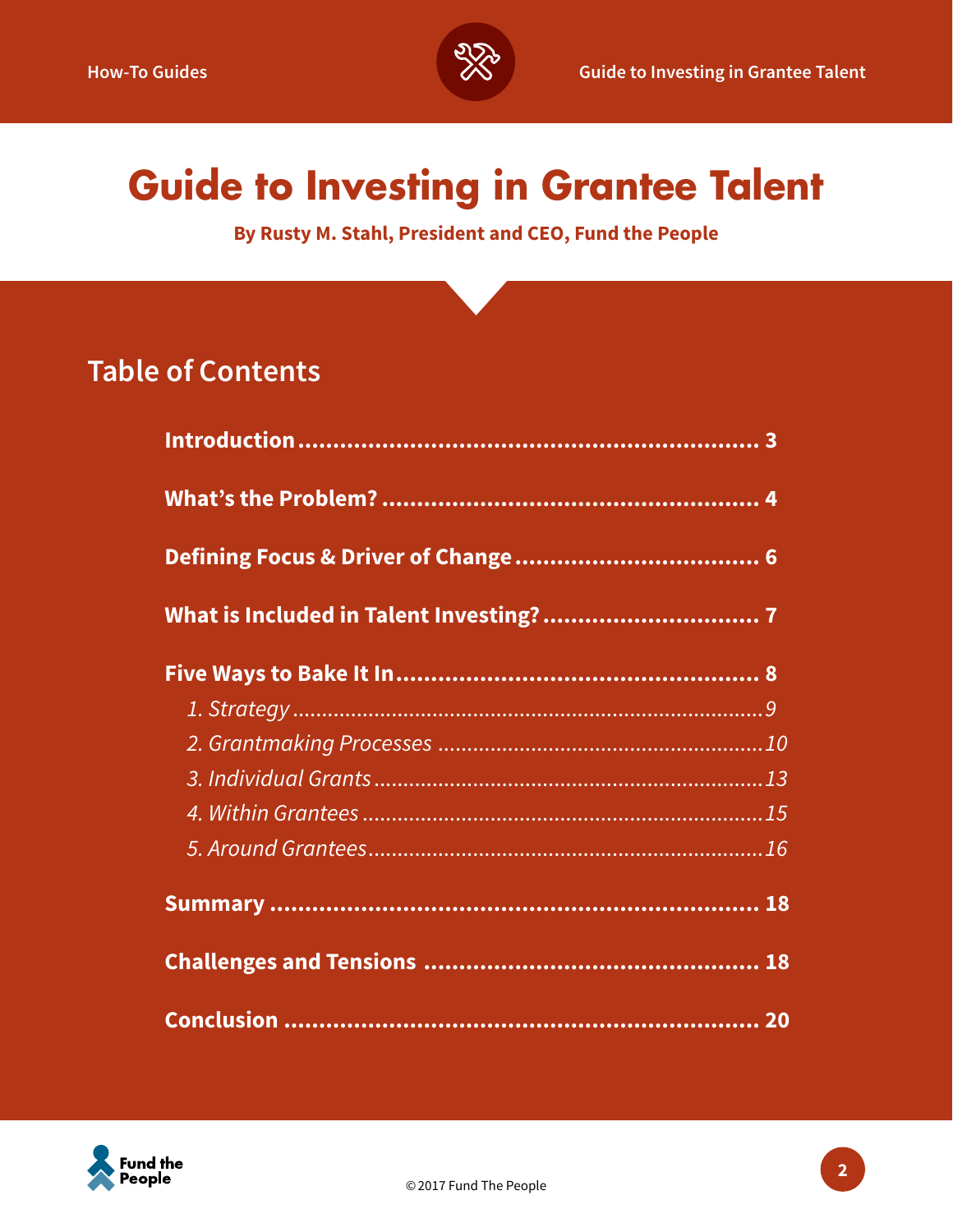

## **Introduction**

**"Leadership development is not a stand-alone, separate domain. Indeed, building, fostering, and enhancing the leadership abilities of nonprofit partners is inextricably linked to the success of practically any activity that foundations support. We cannot overstate the centrality of effective leadership toward impact and outcomes."**

 **—James E. Canales, President, Barr Foundation, ["What is a Leadership Funder?",](https://ssir.org/talent_matters/entry/what_is_a_leadership_funder) Stanford Social Innovation Review blog, December 10, 2014**

Grantmakers are only as good as the nonprofits they fund. And nonprofits are only as good as their people. Nonprofit professionals thrive when they are well supported and developed by their organizations. So, it is patently reasonable to suggest that investing in the human capacity of grantee organizations ought to be part of the job of every grantmaker.

Unfortunately, funder practices tend to make invisible the needs and potential of the people who work in grantee nonprofits, and instead emphasize strategy, programs, and organizational activities. Not only does this approach mean funders are misreading the real needs of many grantees; it also means they miss great opportunities to advance their missions.

This guide aims to help you change this dynamic in your grantmaking. While it does not claim to contain all the answers, it does argue that talent-investment ought to be among the recognized "best practices" in grantmaking. The guide is organized into two major sections. Part I introduces the idea and framework of talent-investing and baking it in. Part II focuses on the ways you can incorporate talent-investing into the work of foundations and nonprofits.

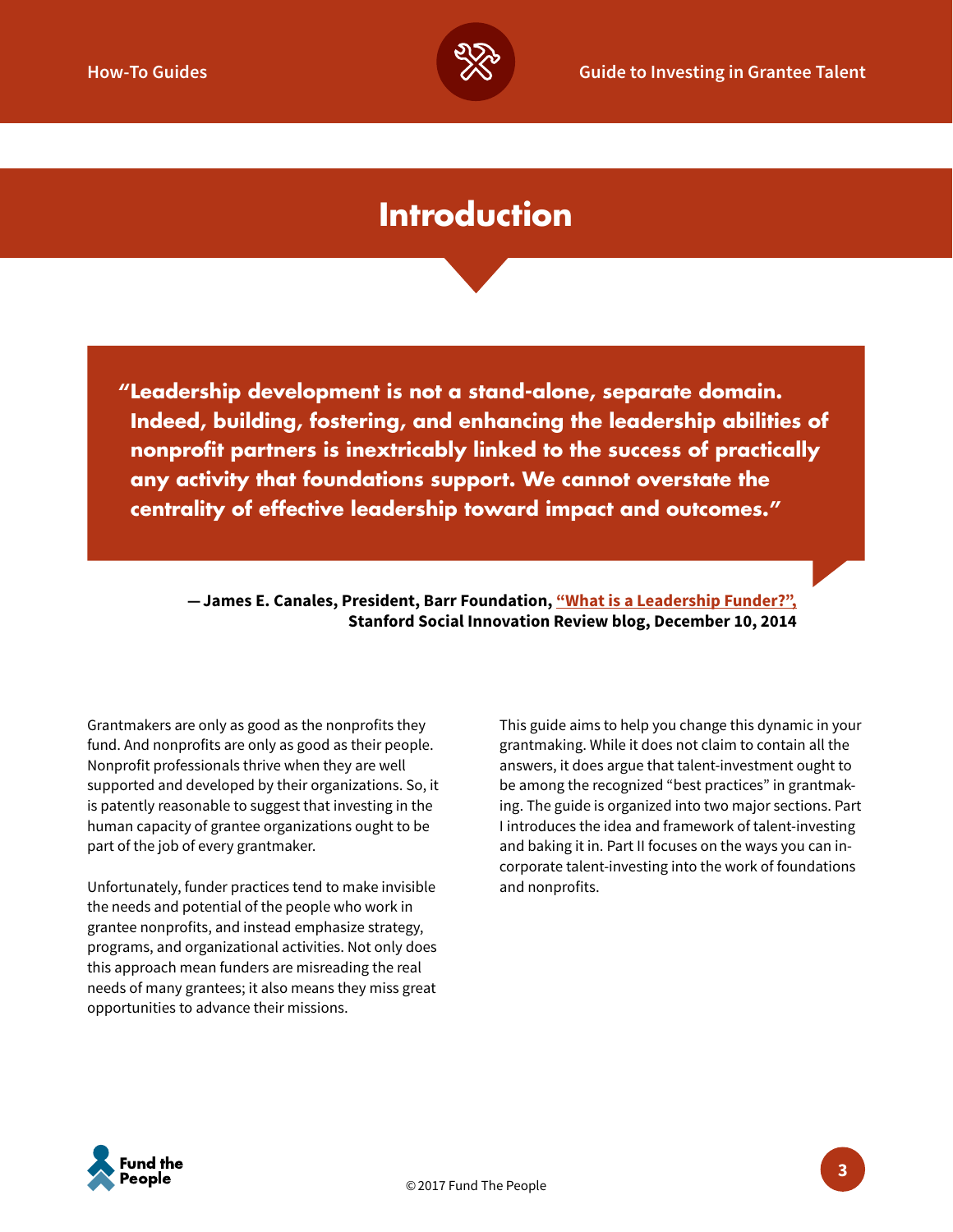

## **Part 1: Theory**

#### **What's the Problem?**

There is a long-standing deficit of foundation investment in nonprofit professionals. A leading indicator of this problem is that **1% or less** of foundation grant dollars have been deployed for staff development in grantee organizations over the last 20 years $^{\rm 1}$ . Because of this, many nonprofits do not cultivate the budgetary resources, incentives, or knowledge and skills needed to invest in their leaders and employees. Indeed, one major funder recently found that 77% of nonprofits that applied for their grants had allocated less than 1% of their own budgets to staff development $^{\text{2}}$ . This investment deficit erodes the effectiveness of nonprofits and, therefore, those who support their work.

#### **Someone Else's Problem**

Historically, funders have regarded the staff development needs of nonprofits as something their grantees must support through other sources. When a funder takes this stance, a classic "free-rider" problem develops: the funder makes no investment, but that same funder benefits from the improved performance created when another funder does. When most funders abdicate this responsibility, nonprofits have no place to turn for talent-investments. Thus, the sector-wide talent-investment deficit persists. The signals are received loud and clear by nonprofit boards, executives and fundraisers. The negative incentive accounts for the lack of talentdevelopment resources and commitments in nonprofit budgets and behaviors.

#### **Lack of Ownership by Grantees**

When funders address the need for leadership and staff development, they tend to structure these investments as programs (such as fellowships, recognition awards, or trainings). But these programs are external to nonprofits, and have no impact on internal operations. Expensive and limited to small groups of already established leaders, these programs tend to be created

and managed by the funder or an intermediary of the funder's choosing. While these approaches can create significant value for participating nonprofit leaders as well as polish to the foundation's brand, they are not parts of grants or resources managed or controlled by grantees. Thus, nonprofits have no opportunity to internalize and build talent development into their budgets, operations, skill sets, managerial behaviors, and organizational cultures. Ultimately, the dynamic limits the impact and endurance of the programs that foundations run.

#### **A Failure to Integrate at Foundations**

Foundation leadership development programs for grantees tend to be disconnected from a foundation's core grantmaking. They are generally seen as one of many capacity-building efforts, and only indirectly connected to program work. On the other side of the desk, grantee staff who participate often value these opportunities more than other foundation resources, particularly when staff developmental resources are scarce within or around their organizations.

It's clear that many funders view talent-investments as icing on the cake. If we are serious about helping grantees achieve their missions, funders must make investing in grantee talent a primary ingredient in their work. Put simply: Bake It In!

### **Reflection Questions**

- **1. What are my attitudes about nonprofit professionals and the value of their work?**
- **2. How do decision makers at my foundation (board, primary executive, etc.) view the staff development needs of our grantees? Is the topic ever discussed in key conversations or meetings? How is it prioritized?**

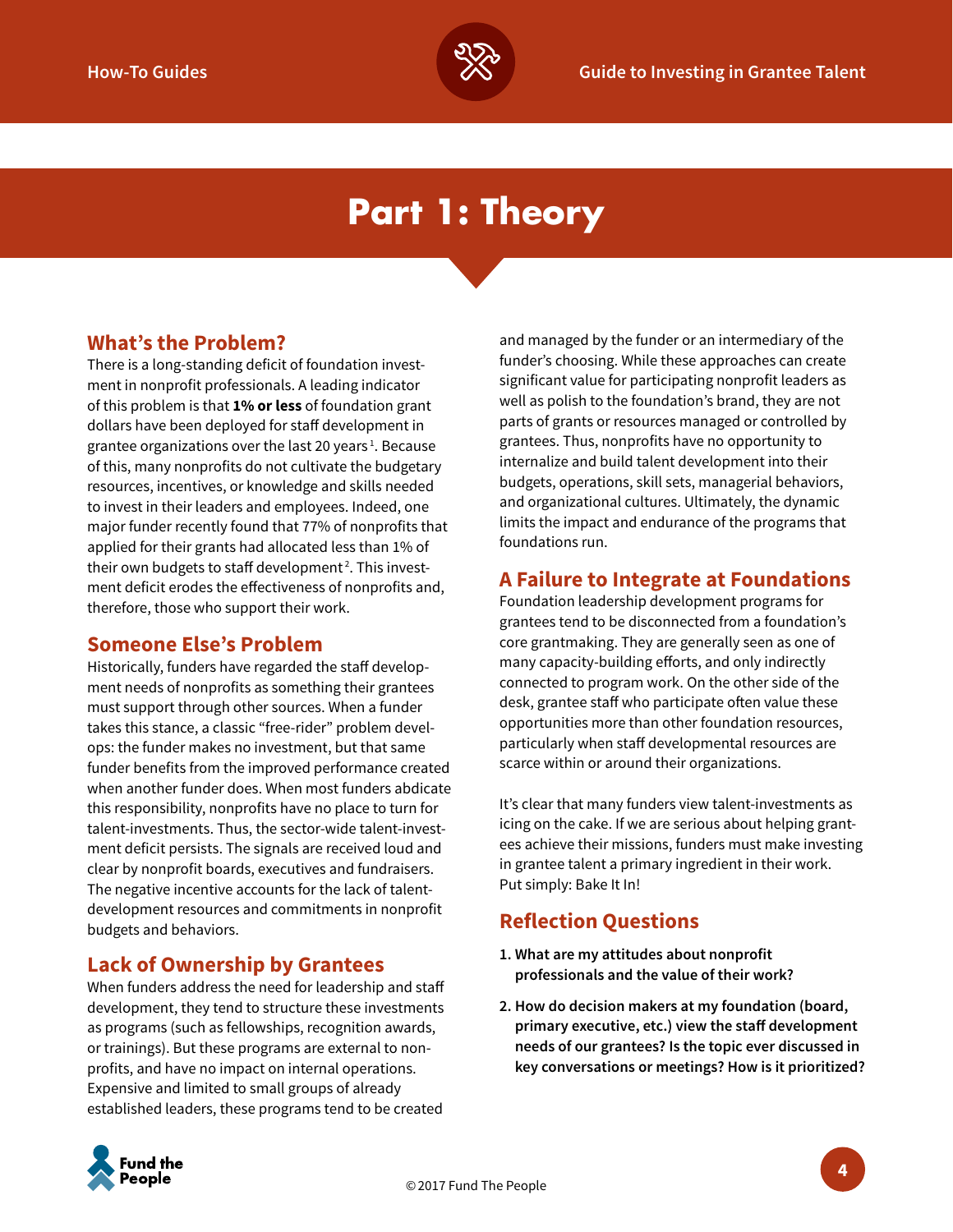

- **3. If it is unclear how decision makers at my foundation view the issue, how could I find out?**
- **4. Is my foundation acting as a talent-investment free-rider? (Here's an indicator: when important human-capital issues arise in our grantees, such as executive transitions, are we the first or last funder to respond? Do we believe that is 'some other funder's problem'?)**
- **5. What do I know about the people-systems at the grantee organizations that are most important to our foundation (i.e. the "anchor" or "missioncritical" grantees)?** *Please refer to Fund the People's* **[Glossary of Terms](http://www.fundthepeople.org/toolkit/resources/glossary/)** *for complete definitions.*

## **The Big Shift Baking It In**

The approach we propose is to "bake it into" the work of foundations—to make talent-investing an integral part of how you and your colleagues think about and implement your strategies, grantmaking, and other activities essential to accomplishing your mission.

Incorporating talent-investment into your ongoing work will likely be less publicly visible than a branded leadership development program. But as a strategy, it has been shown to create significant value for grantees and funders: changing entire organizations and impacting more staff members over a longer period<sup>3</sup>. *(See our forthcoming return on investment guide for more on the evidence from the field.)*

"Baking it in" enables your foundation to demonstrate your respect for the dignity and value of the work done by your colleagues working in grantee organizations and the nonprofit sector. And it affirms talent-investment as a best practice in deploying foundation resources. Rather than a superficial flourish, talent-investing becomes a primary ingredient in your grantmaking. It is the yeast that allows your mission to rise.

The idea of baking it in does not call for additional resources on top of your existing grant budget. Yet, it enables you to redeploy or reshape the funds you already include in talent-investments, so that they can best support the overall goals of your grantmaking.

## **Through the Lens of Talent**

To move talent-investments to the center of your work requires a shift in perspective. Baking it in means we use a "talent lens" to understand and support grantees and causes.

Too often those in the funding community act as though a magical "program machine" transforms your grant dollars into services for the public good—with robots, not people, directing the process.

The reality is that our nonprofit people *are* our programs.

Foundation dollars cannot create goods and services without the nonprofit professionals who bring the vision, ideas, community knowledge, skills, time and energy to the creation, execution, improvement, and maintenance of nonprofit work.

The logic of the talent lens assumes that when organizations have the incentives and resources to invest heavily in their staff, these investments yield excellent performance. That effectiveness in turn increases the impact of the organization and its programs. These results attract more great investments and people to the organization, which makes it more sustainable. This improved endurance and stability then enables the organization to invest more in its people, creating a virtuous cycle of talent-development.



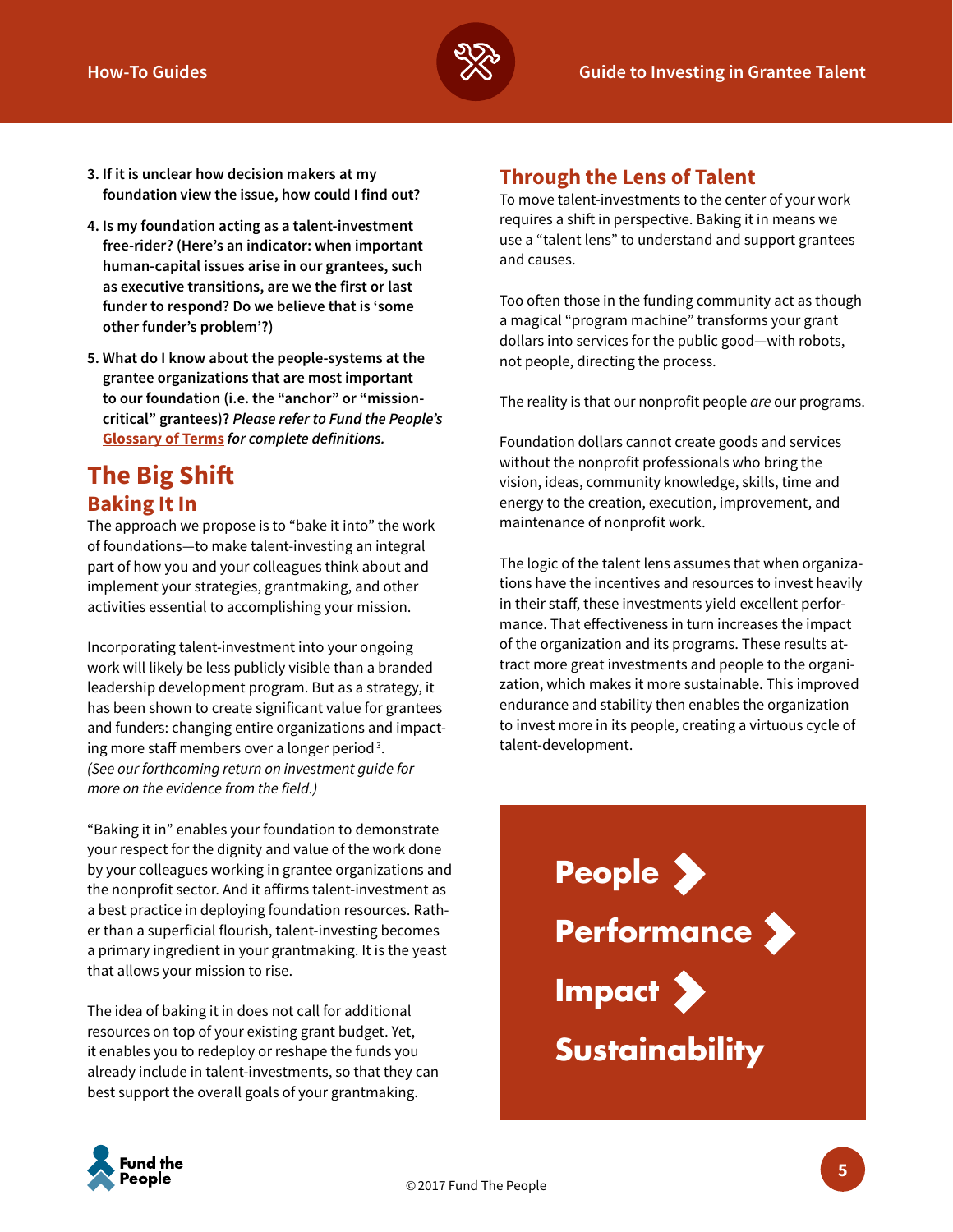

When we step back and see this reality, it becomes crystal-clear that when grantmakers ignore the developmental needs of nonprofit people, they endanger the substantive goals of their grants and their grantees.

By using a talent lens, and adopting talent-investment as a best practice in grantmaking, you can help your grantees to advance their performance, impact and sustainability. This will enable your grants and your foundation to be more efficient and effective in reaching your stated aims. In a very practical way, you can help create a rising tide of support for nonprofit leadership and performance.

## **Reflection Questions**

- **1. Do we have a Talent Lens at our foundation?**
- **2. Where in our portfolio or in the foundation's overall grantmaking strategy are the easiest/ most obvious/most fruitful opportunities for baking-in talent-investments?**
- **3. At my foundation, who would be the natural "allies" of the baking-it-in concept? Who would need to be convinced? Who would resist?**
- **4. What would it take to integrate this strategy into our work and that of our grantees? What resources would I need to make a compelling case at my foundation?**

## **Part 2: Practice**

In Part I, we introduced the concepts of Baking It In and the Talent Lens. Now we turn to putting these theories into practice. In Part II, we offer practical guidance to help you implement talent-investing in your grantmaking. In this section, we explore the following topics:

- **If you are going to collaborate more closely with grantees to craft talent-investments that are appropriate and effective for them, how should you think about the focus of these interventions and who** *drives the change?*
- **If talent-investing is more than leadership development, what does it entail?**
- **If you are going to make talent-investment a primary ingredient in your work, how will you make it manifest in grant strategy, in the grantmaking process, in individual grants, and in grantee organizations?**

### **Defining Focus & Driver of Change**

There are two overlapping questions that should be answered while considering how to structure your investments in grantee talent.

- **Who or what is the "subject" or "target" of the intervention? Will you intervene at the individual, (CEO, c-suite, emerging leader, etc.), organizational, network, cluster of organizations, systemic level, etc.? What is the thinking behind your answer?**
- **Who gets to drive the problem analysis, objectives, content and format of the intervention? Is it driven by the funder, staff at the grantee organization, or someone else?**

In our experience, foundation investments tend to intervene at the individual level, usually with grantee CEOs and usually in a cross-grantee network format. The driver tends to be the funder defining the problem and solution. There is a wide spectrum of opportunities beyond these approaches that are worthy of exploration. We examine these issues more closely in **[Who Drives Change?](http://www.fundthepeople.org/toolkit/how-to-guides/change/)**

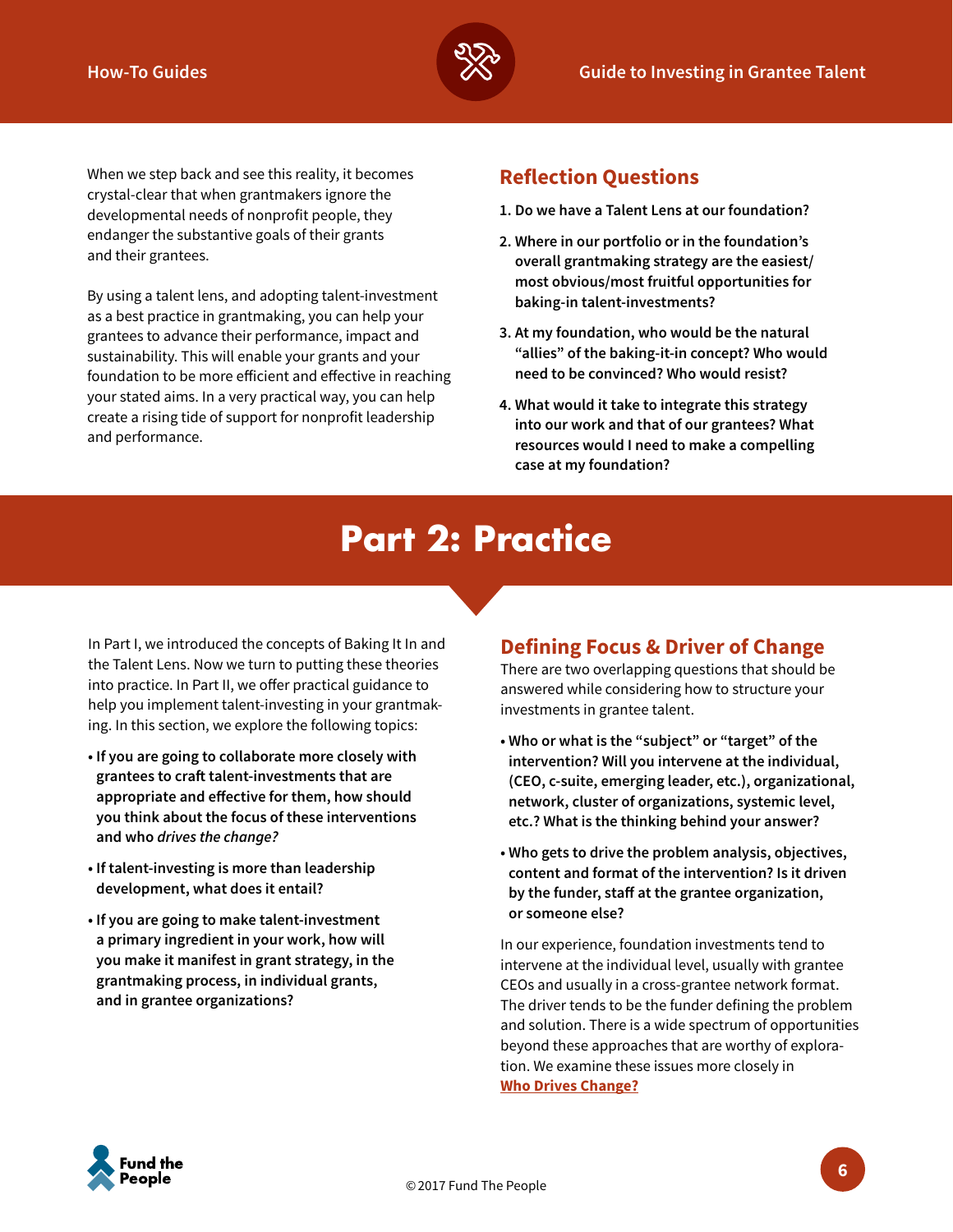

## **What is Included in Talent-Investing?**

In the quotation at the beginning of this guide, Jim Canales refers to "leadership development." "Talentinvestment," the term Fund the People primarily uses, has less sizzle. But we use it intentionally because it values *all nonprofit professionals,* not just those who funders tend to think of as "leaders" (those in positions of authority and visibility). The talent framework is meant to bring a more equitable approach, acknowledging and respecting the important contributions of all parts of the workforce.

Our typology, which continues to evolve, offers 10 distinct categories of nonprofit talent development that funders should consider as they learn about and invest in people and people-systems in grantee organizations. These categories span from a focus on individual people to a focus on "people systems" (see definition in **Glossar[y of Terms](http://www.fundthepeople.org/toolkit/resources/glossary/)** section).

#### **Talent-Investment Menu**

#### **1. Leadership Development:**

**Developing personal and professional purpose, vision, self-awareness, and ability to motivate others, communicate, and collaborate**

#### **2. Career Development:**

**Empowering staff to clarify and build toward long-term professional goals within and beyond current role and organization** 

#### **3. Professional Development:**

**Building knowledge, skills and managerial ability to work effectively**

#### **4. Personal Sustainability:**

**Enabling employees to develop balanced approach to work, manage workload and stress, avoid burnout, and build endurance** 

#### **5. Human Capital Planning:**

**Preparation for building the organizational chart, skill sets, and staffing needed to achieve strategic plans and mission-related goals and objectives** 

#### **6. Management Ability:**

**Establish the knowledge and skills to implement high-engagement management practices throughout the organization, ensuring feedback loops**

#### **7. Compensation & Personnel Policies:**

**Ensuring liveable and competitive salaries and benefits; and creating effective and equitable employment policies and practices (i.e. incentivizing employee saving, education, sabbaticals, severance, etc.)** 

#### **8. H.R. Infrastructure:**

**Establishing basic and strategic human resource staffing functions**

#### **9. The 3 R's of the Talent Lifecycle**

**(Recruitment, Retention, Retirement): Developing procedures for intentional employee Recruitment (awareness-building, campus outreach, paid internships, colleague networks, etc.), Retention (internal career paths, professional growth and promotion, leadership cultivation, etc.) and Retirement (executive transition plans, staff "alumni" engagement)**

#### **10. Organizational Culture:**

**Intentionally nurturing a workplace environment that encourages and enables healthy employee morale, self-motivation and self-discipline, loyalty, leadership at all levels, engagement, inclusion, and productivity** 

These categories can be placed along a continuum from investments in individual nonprofit workers/leaders to investments in organizational and field systems that support nonprofit people *(see the chart on next page).*

For a stand-alone version of this menu, please see our **[Talent-Investment Menu.](http://www.fundthepeople.org/toolkit/how-to-guides/talent-menu/)**

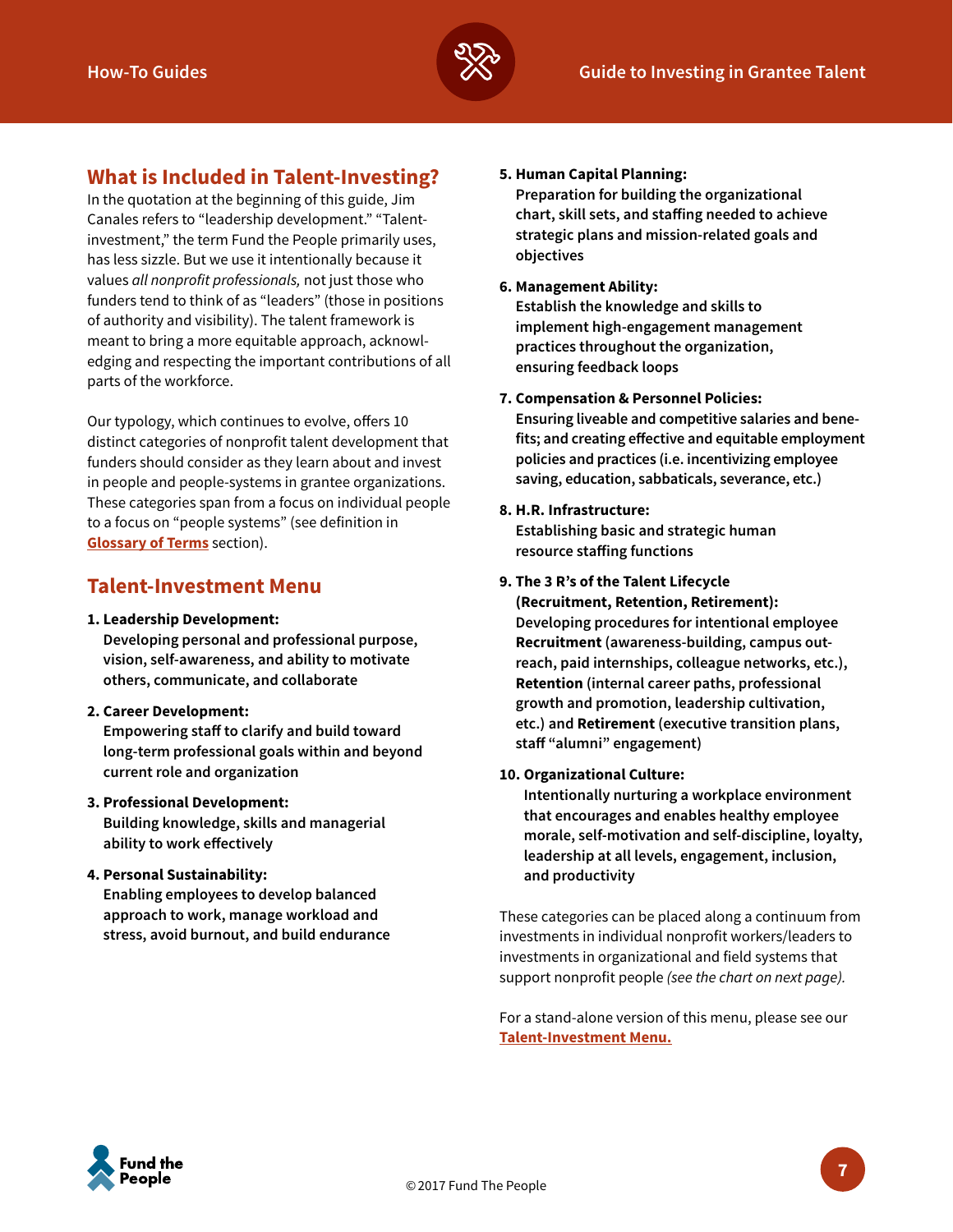

## **Talent-Investment Focus Continuum**



## **Reflection Questions**

- **1. Are there programs our foundation has created or managed to support grantee staff development? If yes, what are the objectives, operating assumptions and practical components of these activities?**
- **2. How do our foundation's present or past investments in grantee staff fit into these 10 spheres?**
- **3. How do these spheres overlap with my career and workplace experience? With my perspective on the field of organizations I support?**
- **4. Based on my perception of our grantees, in which of these categories do they excel, and in which do they find challenges (think of specific grantees here, or generally in your portfolio)?**

#### **Five Ways to Bake It In**

There are many ways to integrate talent-investment into your foundation's work. In this section, we discuss the five major approaches. These are not mutually exclusive, but complimentary. They are not necessarily linear - there are examples of foundations starting from each of these. However, there is a logic to the order that can be useful for layering and sequencing one upon the previous approach. Here's a summary of what we'll cover. You can "Bake It In" to:

- **1. Foundation Strategy:** Helping top foundation leadership to establish talent-investing as a pillar that supports the mission, strategies, goals, and programs of the foundation.
- **2. Grantmaking Processes:** Signaling clear interest, identifying opportunities, and negotiating ideas for talent-investment leading up to making a grant.
- **3. Individual Grants:** Structuring talent-investment objectives, activities, and resources within any type of grant.
- **4. Within Grantees:** Empowering nonprofits to build internal staff development systems so that they can support their current and future team members.
- **5. Around Grantees:** Ensuring that the ecosystem in which grantee organizations operate offers them an array of robust external staff-development resources.

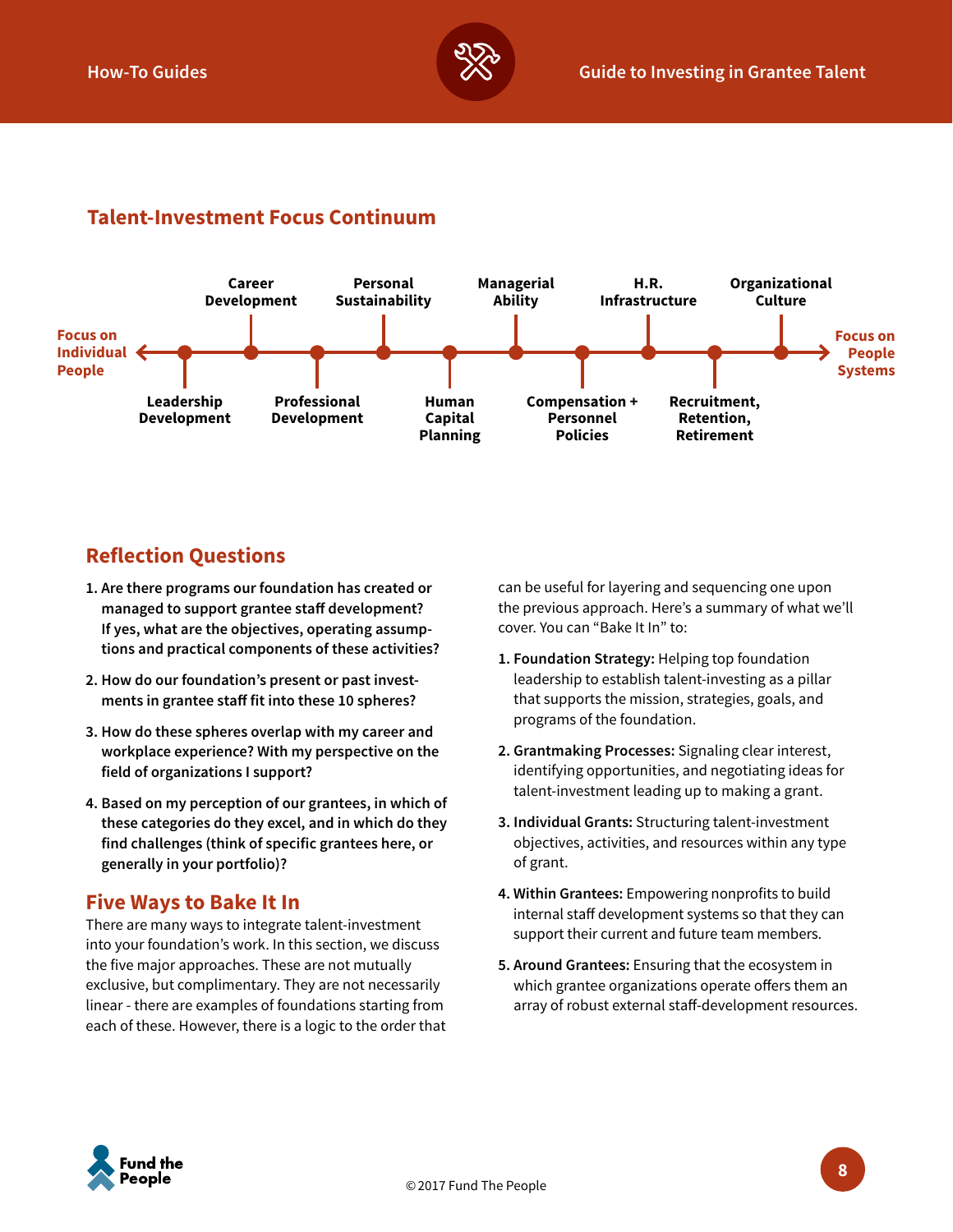

#### **1. Strategy**

To ensure that your foundation is positioned to best serve its mission, grantees, and community, consider establishing talent-investment as one of your core strategies. Think of it as a "supporting strategy" – an approach that enables your foundation (and your grantees) to implement the other substantive strategies.

Here's an example: The Evelyn and Walter Haas, Jr. Fund cares about the rights of immigrants, LGBTQ people, and young people. They fund grantees to engage in strategies like policy advocacy, and grassroots organizing to advance these issues. And on top of this, Haas Jr. Fund has established leadership as a pillar of their work equal to and supportive of their program goals. Through this work, they offer their immigration, LGBTQ, and education grantees a variety of talent-investments. As they state on their **[website](http://www.haasjr.org/issues-impact/leadership)**, "It takes strong, capable leaders to change policies and systems and to do the hard work of advancing rights... Investing in leadership development makes a big difference; stronger leaders catalyze lasting and transformational change and get better results." **[Read more about Haas Jr. Fund's tal](http://www.fundthepeople.org/toolkit/field/haas/)[ent investments in our field story.](http://www.fundthepeople.org/toolkit/field/haas/)**

How we pursue social change and impact may determine whether we achieve the change we seek. When foundations focus exclusively on the ends they seek, and overlook the means through which organizations work toward these ends, these funders undermine both the means and ends.

Establishing talent as a strategic priority for a foundation may no doubt be challenging. Some foundation executives give up before they start, assuming their board members will never understand. That is the wrong approach. The more you can have one-on-one conversations with board members to gauge their perspective and questions, the better off you will be. Use these conversations to identify nascent champions as well as potential barriers. Board members may surprise you. It is important to create a bridge between this issue and the personal or professional experiences and perspectives of your governance team. For example:

- **Board members with business experience may be able to make the connection between the benefits of good human capital management practices in for-profits with the benefits of those practices in the nonprofit sector.**
- **Board members with nonprofit work experience will certainly understand. Lift up their voices as champions within your board.**
- **Board members with academic or legal experience may not have as much familiarity with these ideas, but are likely able to make the connection between how staff are treated in universities and laws firms, and intuit that nonprofit professionals are more likely to thrive with the support of talent-investments.**
- **Board members with emotional connections to prominent leaders of grantee organizations will easily see how people are the key variable that enables organizations to thrive. This insight can be extended beyond charismatic executives to whole staff teams.**

Here are some key resources you might circulate to your board or adapt:

- **We developed our list of [Top Reasons to Invest](http://www.fundthepeople.org/toolkit/casemaking/invest-talent/)  [in Nonprofit Talent: Performance, Impact, and](http://www.fundthepeople.org/toolkit/casemaking/invest-talent/)  [Sustainability](http://www.fundthepeople.org/toolkit/casemaking/invest-talent/) to help you prepare your arguments**
- **Circulate blog posts from foundation CEOs Jim Canales [What is a Leadership Funder?](https://ssir.org/talent_matters/entry/what_is_a_leadership_funder) and Ira Hirschfield [Investing in Leadership to Accelerate](https://ssir.org/talent_matters/entry/investing_in_leadership_to_accelerate_philanthropic_impact)  [Philanthropic Impact](https://ssir.org/talent_matters/entry/investing_in_leadership_to_accelerate_philanthropic_impact) published by the Stanford Social Innovation Review blog as part of their [Talent Matters](https://ssir.org/talent_matters) series**
- **Circulate the essay ["The Case for Investing in](https://philanthrofiles.org/2016/04/05/the-case-for-investing-in-nonprofit-talent/)  [Nonprofit Talent"](https://philanthrofiles.org/2016/04/05/the-case-for-investing-in-nonprofit-talent/) written by Fund the People's Rusty Stahl and Exponent Philanthropy's Hanh Le and published in April 2016 on Exponent Philanthropy's PhilanthroFiles blog**
- **Our [Stories from the Field Series](http://www.fundthepeople.org/ftpkit/field/) provides narratives and facts that can help build a compelling case based on the experiences of other foundations that have benefited from investing in nonprofit talent**

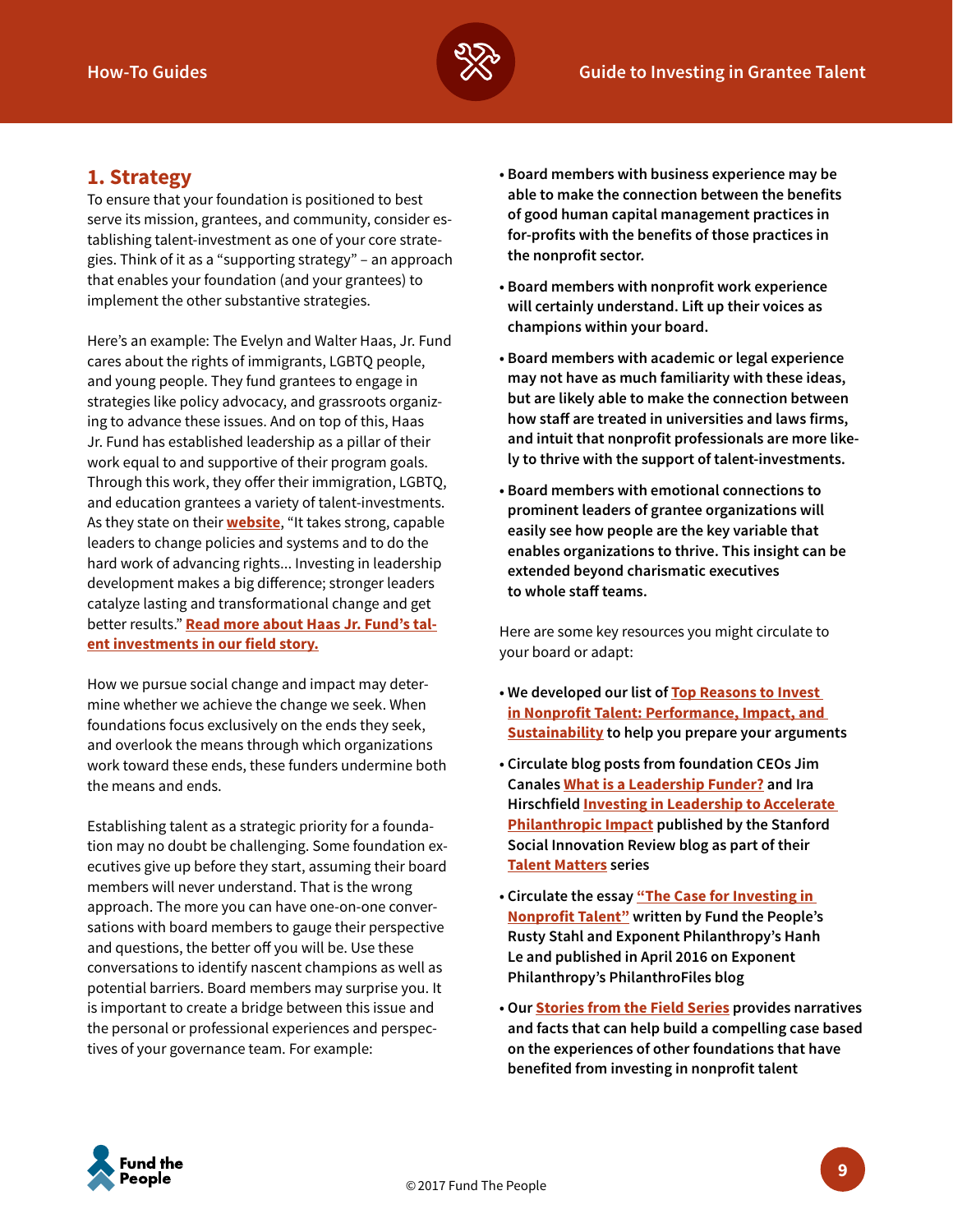

- **Use our [Funder Discussion Guide](http://www.fundthepeople.org/toolkit/guides/funders/) to explore the issue internally with your colleagues**
- **Visit our section on [foundation commissioned](http://fundthepeople.org/toolkit/resources/across-the-field/)  [evaluations that offer information on the ROI of](http://fundthepeople.org/toolkit/resources/across-the-field/)  [talent-investments.](http://fundthepeople.org/toolkit/resources/across-the-field/)**

To make the case effectively, you may need to debunk myths that cause resistance among your board members. There are misperceptions floating around at foundations in the attitudes and practices that we've all inherited. These ideas often include:

- **Overhead:** a concept that has no basis in law or accounting and no shared definition, tends to define talent-development as an "administrative" expense to be avoided
- **Voluntarism:** the outdated notion that even the most sophisticated and complex nonprofits are or should be run by volunteers and do-gooders who do not need to be adequately compensated
- **Undeserving:** nonprofit professionals are not good enough to work in business so they landed by default in nonprofits, and are not deserving of investment

**• Dependency:** if we allow our funds to be used toward increased salaries, then grantees will be overly-dependent on us

Begin gathering the ammunition you need to dismantle these ideas and offer compelling alternatives. Here are some key resources:

- **Use our tool on [Funder Myths and Realities](http://www.fundthepeople.org/toolkit/casemaking/myths/) about Investing in the Nonprofit Workforce.**
- **If you need to address ideas about overhead, circulate the one-page [Open Letter to America's](http://5770-presscdn-21-69.pagely.netdna-cdn.com/wp-content/uploads/2014/10/GS_OverheadMyth_Ltr_ONLINE.pdf)  [Donors](http://5770-presscdn-21-69.pagely.netdna-cdn.com/wp-content/uploads/2014/10/GS_OverheadMyth_Ltr_ONLINE.pdf) and the back-page with statistics from the** *"Overhead Myth"* **campaign by GuideStar, BBB Wise Giving Alliance and Charity Navigator.**

#### **2. Grantmaking Processes**

In the previous section, we explored how to make support for grantee talent part of your grantmaking strategy. In this section, we explore how that strategy can be implemented throughout the grantmaking process. We start by examining your role as a grantmaker; then we explore making the case and busting myths, signaling incentives and listening, diagnosing need and designing interventions, investing and learning, and assessing and communicating externally about the value of your talent-investments.



#### **Bake it into Grantmaking Process**

People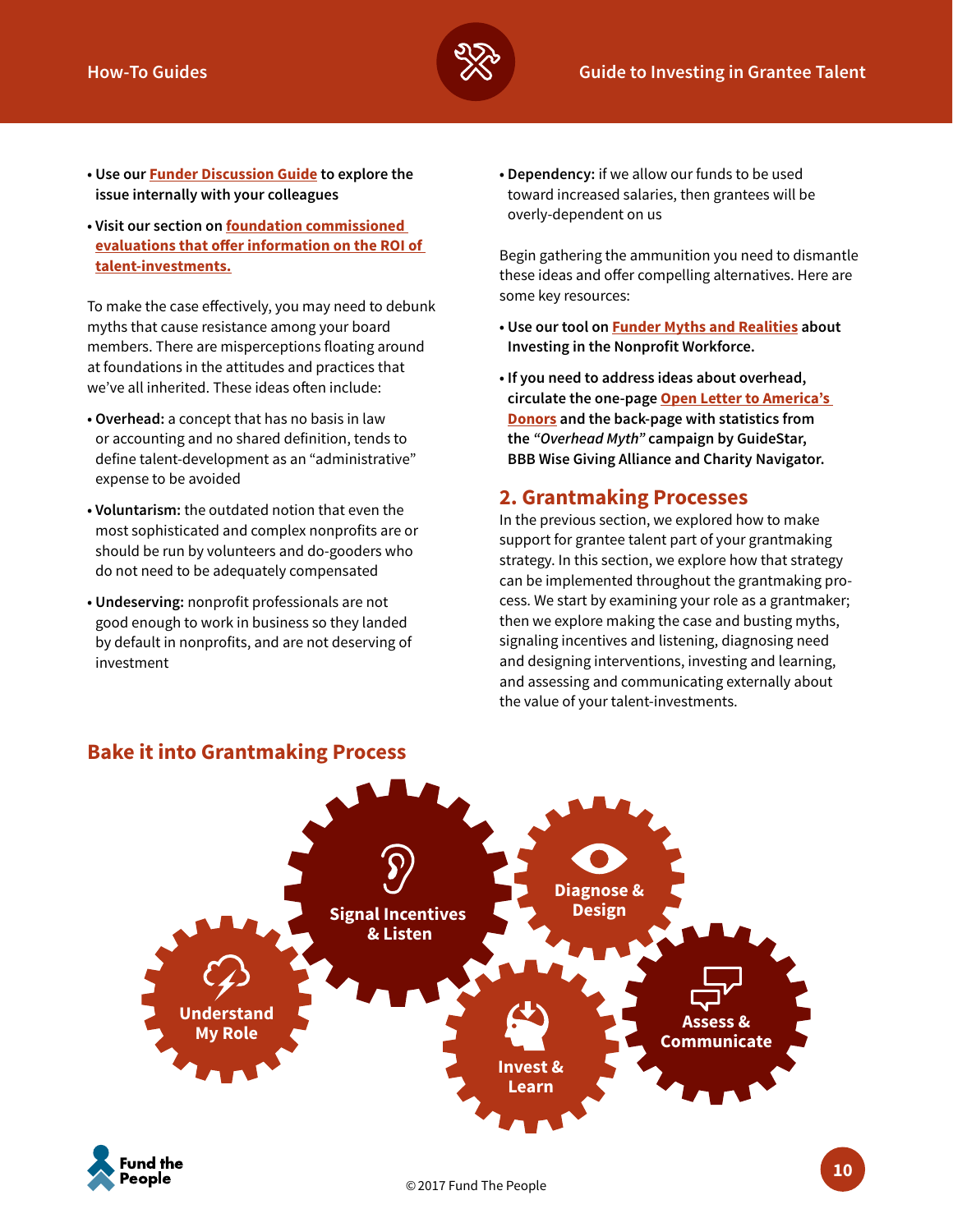

## **Understanding My Role**

Talent-investing can be a powerful lever to amplify and increase the impact of foundation and grantee work. Yet, too often this practice is left out of the basic training and studies that donors and grantmakers undergo as they join the philanthropic community or learn their foundation jobs.

In addition to learning how to review grant proposals, nonprofit financials, and other key materials and topics that help you understanding your work and your grantees, you should learn about the role of human capital in advancing organizational performance, impact, and sustainability. And you should develop your own skills in assessing the strengths, weaknesses, opportunities and threats to the workforce within and across your grantees. (We hope this tool and the rest of our Toolkit are helpful as a starting place.)

### **Reflection Questions:**

- **1. What investments have your colleagues, mentors and employers made in you during your career? What keeps you motivated and productive? How do you manage your own workload? As a professional or volunteer, what have been your experiences in the nonprofit workplace?**
- **2. What are the first words or phrases that come to mind when you think of grantee staff members? What are your attitudes and underlying beliefs about the people who work in grantee organizations?**
- **3. In your grantmaking processes, and in the operations of your foundation, do you recognize, discuss or address the needs of grantee staff members? If so, how? Which staff members get the most attention and which get the least?**

### **Signal Incentives and Listen**

One of the main reasons nonprofits do not talk to funders about their staff development needs is fear. They believe they should hide the challenges they face lest they be denied a grant because they're not superheroes. Moreover, they perceive that funders do not value the issue in the same way they value strategy, program design, and financial health. And this is, indeed, often the case.

The onus is on you, then, to impress upon current and prospective grantees that the human capacity of their organization is a matter of concern to your foundation. Moreover, rather than a taboo topic, you must signal that you can be trusted to serve as an ally, advisor, and investor in staff development. You may want to send these signals in conversation, in writing, or in both formats.

Addressing staff development goals often means discussing the current lack of investment in the staff. That conversation may uncover sensitive issues of morale, productivity, inter-personal conflict, and others that thrive in unhealthy workplaces. These are extremely delicate issues, especially in the context of power dynamics between grantmakers and grantees. Once you open this conversation and signal your support, it is of the utmost importance that you do not punish grantees if they share their staff challenges with you. The onus is on grantees and funders to proactively address talent development needs. Here are some key resources:

- **Use our [Discussion Guide for Funder and Nonprofits](http://www.fundthepeople.org/toolkit/guides/funder-nonprofit/)**
- **As you design your own discussion or application questions, explore our [field story on the Weinberg](http://www.fundthepeople.org/toolkit/field/weinberg/)  [Foundation](http://www.fundthepeople.org/toolkit/field/weinberg/)**
- **To ensure the sensitivity of staff development needs and grantor-grantee power dynamics do not halt their talent-investing, The Evelyn & Walter Haas, Jr. Fund has established a "firewall" between grantmakers and consultants who help grantees to diagnose their leadership development needs and then establish plans to meet those needs. Explore our [field story on the Haas Jr. Fund](http://www.fundthepeople.org/toolkit/field/haas/)**

### **Diagnose and Design**

As you advance case-making in your foundation and communicate with grantees, scan the wider landscape to understand the overall deficit of investment in the nonprofit workforce, and how it is playing out in the community you support.

Look at the labor market and the talent issues facing your grantees. The nonprofit workforce and the labor market may vary significantly in scale, demographics and opportunity in the California area versus India-

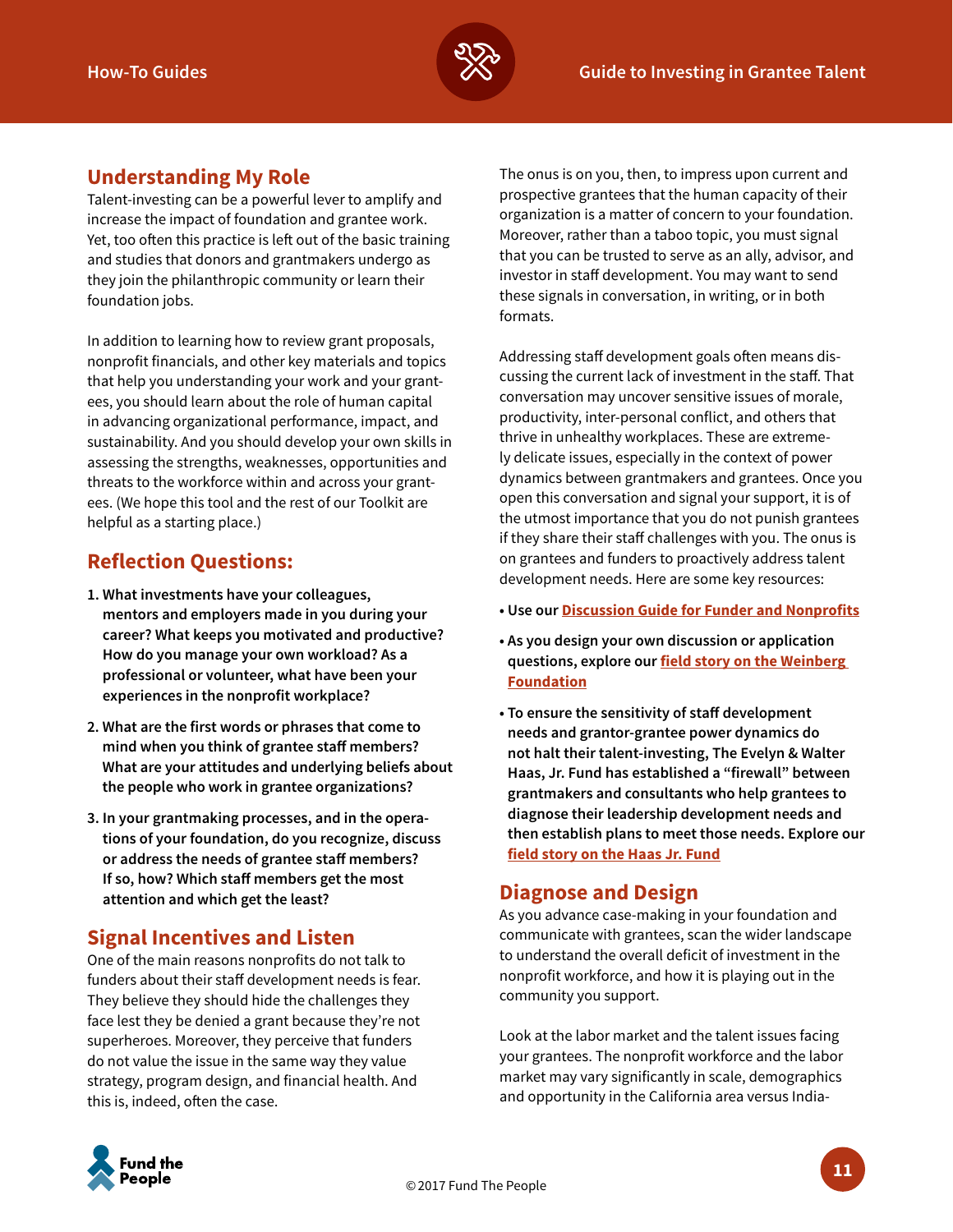

napolis versus South Carolina, for example. Or the people-systems may look extremely different in higher education institutions versus community organizations. Concurrently, the issues of Baby Boomers reaching retirement age, Generation Xers reaching mid-career, and Millennials exerting an influence on the workforce are all playing out across the nonprofit workforce. But they may manifest differently in different places. In other words, context matters as do these meta-trends.

**Here are some key resources:**

- **[Talent Philanthropy: Investing in Nonprofit](http://www.talentphilanthropy.org/research/)  [People to Advance Nonprofit Performance,](http://www.talentphilanthropy.org/research/) Rusty Stahl's article in The Foundation Review**
- **[Less Than We Thought,](http://www.fundthepeople.org/toolkit/casemaking/less/) our Research Brief on the deficit of foundation investments in the nonprofit workforce**
- **Use our [Primary Source Reading List](http://www.fundthepeople.org/toolkit/resources/reading/) to begin studying the recent ideas and research in the field on issues related to nonprofit talent and investment in the nonprofit workforce**
- **Use our [Resources from the Field](http://www.fundthepeople.org/ftpkit/field/) section of Toolkit to identify select providers**
- **Invite the provider to share their general findings with you and explore together what they learned and what type of support grantees would like to see from you and other funders**

As you learn more about the talent-investment needs and opportunities in your funding area, and what sparks enthusiasm in your foundation, write down what you think the major strengths, weaknesses, opportunities and threats are to the nonprofit workforce in and surrounding your grantees. Begin drafting a concept for immediate, short-term exploratory grantmaking that can leverage strengths to address weaknesses, and begin to create initial success stories. Then, begin writing a longer-term plan for how your portfolio or foundation can bake talent-investing into the grantmaking process, into individual grants, and into grantees. Use the categories of talent-investing and other resources within this publication to assist you in the process. If you are interested

in accessing success stories or designs that could serve as a template, it is worth talking to other talent-investors including those featured in our **[field stories.](http://fundthepeople.org/toolkit/field/)**

**[Contact the Fund the People team](www.fundthepeople.org)** and we can connect you with colleagues at foundations that share similar characteristics or who can share their first-hand experiences and expertise. We can also hold funder briefings at your local Regional Association of Grantmakers, provide small-group presentations in-house at your foundation, or invite you to one of our in person or virtual events.

#### **Invest and Learn**

Kickstarting talent-investment practices at your foundation need not be expensive or bureaucratic. Start with simple, modest, short-term exploratory grants to grantees where there is already a stable level of commitment from the foundation and a good amount of trust between you and the grantee's staff and leadership. Your initial talent-investments do not need to compose 100% of a grant, and could look like small supplementary grants, or a portion of dollars ear-marked within a larger grant. These initial steps need not include restricted cash per se. **Focus on empowering the grantee's team to deploy your capital for their talent development purposes.** The important thing is to test things out, see what the grantees accomplish and learn, and see what you learn. Based on what we've learned from funders, this is likely to be a rewarding experience. You can learn more about how to bake talent-investing into individual grants in the next section.

Keep in mind that successfully ensuring a grantee institution can proactively support staff development is a large-scale, long-term, multi-faceted endeavor. It will take multiple strategies and tactics. If you modestly support one tactic – such as coaching, training, staff raises, sabbaticals – it is important to have realistic expectations about the results. Such initial small-scale, short-term exploratory investments are unlikely to yield big structural changes. Your foundation and grantees should expect and enjoy a small, but satisfying, sampling of the return on investment.

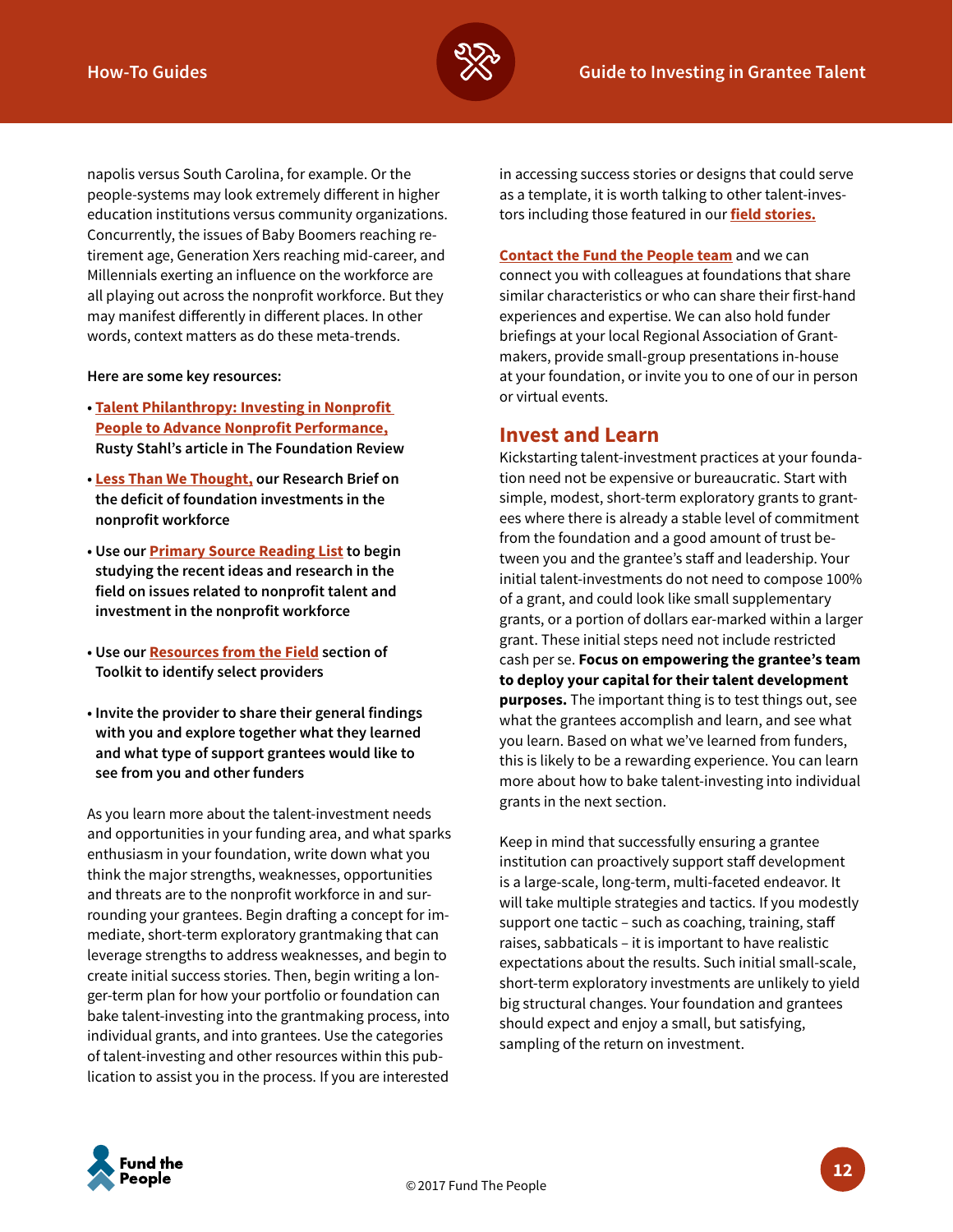

#### **Assess and Communicate**

We've noticed that some funders who are actively investing in grantee talent have not yet documented or shared that work. While you are just at the beginning stages of your journey, it may not make sense to publish your experiences. But if you don't document from the beginning what you hope to accomplish and the actions you take, it may be more challenging later in the process to assess and communicate what you've learned. We encourage you to keep good records from the beginning—about what you hear during the learning processes outlined above, and what you plan and do in your initial grantmaking steps. The more data you gather along the way, the easier it will be when you get to the bigger, more formal stages of grantmaking and formalizing the talent-investment practices within your foundation. This assessment should be both internal and external. Examine how effective you were at advancing talent-investment in your practice. And examine how effective your talent-investments are at contributing to the performance, impact and sustainability of grantee organizations. If you have an evaluation consultant or an in-house evaluation colleague already available to you, it may make sense for you to ask for their advice on developing guidance documents such as a theory of change that can be used later as a reference for evaluation.

#### **3. Individual Grants**

Our assumption is that grantmaking is the central function of your foundation. The closer you can integrate talent-investing into grants, the more likely

#### **Bake It In to Grants:**

**Steps for Embedding Talent Investments into Any Grant**

it is to be accepted and sustained by your foundation. Most grants can include some element of support for the people who are doing the work of the grant or the wider team at the grantee organization. Below we walk you through the steps of baking talent-investments into any grant.

#### **Guidelines and Signals**

Make sure that descriptions of your funding work discuss your commitment to investing in grantee staff. In written and spoken invitations to apply for grants (such as requests for proposals, website text, emails, conversations), signal the priority you place on your grantees' staff and people systems. Use the language that feels most organic and appropriate for your foundation and funding area. Ask questions about the human capacity of the organization. These questions will send a clear message to applicants that human capital is a priority to the foundation. In addition, the questions will reveal meaningful information about the strengths, weaknesses, opportunities, and threats facing the staff. They might also give you good ideas for how you can structure the resulting grant in a way that responds appropriately and proactively. Caution: this type of information can be sensitive, and some "offline" conversations may yield more nuanced information beyond the written word. Be sure to frame your interest not as punitive but as supportive. Be clear in your own practice, and in communicating with applicants, that the foundation will not "punish" grantees for their talent challenges, but rather help them address these challenges.



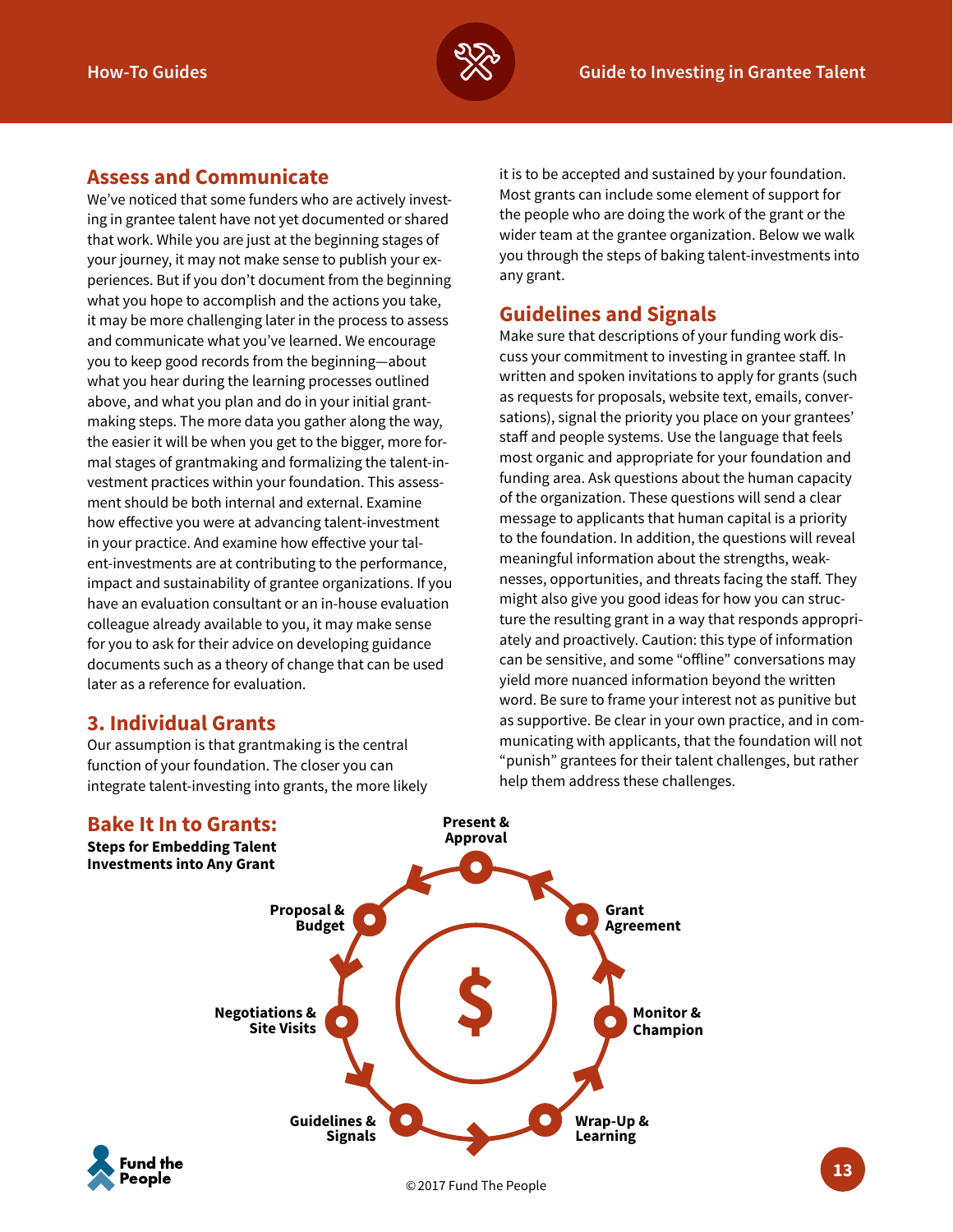

## **Negotiations and Site Visits**

Important dialogue and brainstorming takes place throughout the duration of a grant negotiation—from casual conversations over coffee to formal site visits. Throughout this period, reinforce the priority your foundation places on the people and people systems of the grantee organization.

- **Prepare and ask meaningful questions to learn more about the group's human capital issues (you can use our talent-investment categories as a point of reference for developing questions).**
- **Where possible, try to learn the perspectives of different people within the organization - executives, board members, emerging professionals, line staff, administrative support, etc. This is sensitive but important, as the executive director does not always know the developmental needs of their most junior team members, or feel they have the incentives to communicate these issues to funders.**
- **If there is a strategic plan or similar organizational blueprint, investigate if the organization feels it has the staff positions, skills, competencies, or "bench strength" needed to implement the strategy. What is missing in the human capacity that could unleash the ability to move the work forward with a new level of power?**
- **Strive to understand the strengths, weaknesses, opportunities and threats facing the staff team. Be on the lookout for talent-investment opportunities that surface in response to this rare type of conversation with a funder. It may be as simple as enabling the organization to adjust stagnant salaries upward, or as complex as the need for multiple long-term interventions.**

#### **Proposal and Budget**

Formally and informally—through your guidelines, negotiations, and relationship-building—encourage and invite the prospective grantee to **develop one or two meaningful, overarching staff development objectives,** optimally written in a way so that they support the organizational or programmatic aims described in the rest of their proposal, and to include these in their application for funding.

*Note: As you consider crafting your intervention, review*  **Who Drives Change in Talent-Investing?[.](http://www.fundthepeople.org/toolkit/how-to-guides/change/)** *It provides a framework for defining the subject of your intervention (on a continuum of supporting individual to institutional change) and who gets to define what change is needed (on a continuum from grantor to grantee).*

If you are considering general operating support, then the talent-investment can be discussed as part of the organization's overall plans during the grant period.

If the proposed is for program support, the proposed talent-investment should be represented in both the proposal narrative and budget. If your foundation will not accept staff development costs as programmatic, you still have some internal educational work to do. Meanwhile, you might strategize with the grantee to help them blend these costs into their personnel line item(s) or something similar.

If the grant is for capacity building, staff development certainly fits in well in that context, and in some ways provides an important anchor for most other capacity-building efforts. Without an effective, well-supported staff, capacity items such as databases, financial systems, computers, or strategic plans cannot or will not be used to their greatest effect. So, talent-investments is both part of capacity building and an enabling factor for all other capacity building efforts.

*Note: For more on talent-investment in the context of different types of grantmaking, see*  **[Talent-Investing Across All Grant Types.](http://www.fundthepeople.org/toolkit/how-to-guides/talent-investing/)**

#### **Grant Agreement**

Make sure the talent-investment objective(s) are agreed to in writing by both parties in any grant agreement document. The document will serve as the central record of purpose and as the reference point for grant reports and any analysis of grant success. If matters related to talent-investment are documented in equal or higher standing than other programmatic or organizational goals, they are more difficult to ignore or marginalize.

*Note: For more about how to structure talent-investments within grant agreements, see our supplemental,*  **Talent-Investing Across All Grant Types**

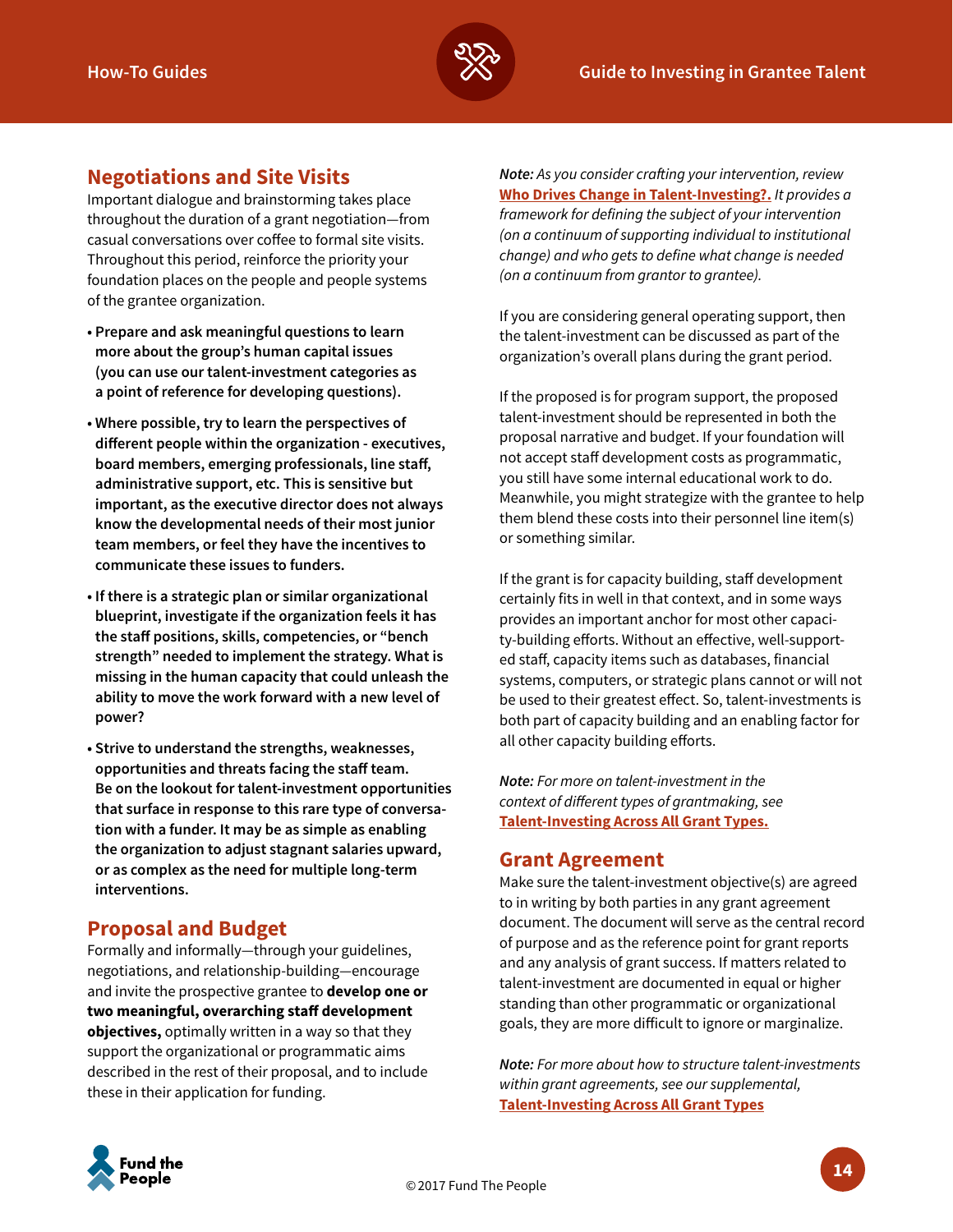

## **Securing Grant Approval**

How does a proposal become a grant? You are likely pitching or presenting your proposed grant action to your board, donors and/or supervisor to get final approval. Where possible, include in your presentation an explanation of how valuable the proposed talent-investment is to meeting the objectives of the grant and/ or the objectives of your portfolio. Be explicit in linking the talent-investment to the performance, impact and sustainability of the grant; the funded program; the grantee organization; and/or the staff team and leaders of the organization.

#### **Champion and Monitor**

Once the grant is active, it's your job to serve as a cheerleader and champion both inside your foundation and externally in the field. During this period, you can help the grantee troubleshoot and identify and get access to substantive resources, such as consultants or management support organizations that can help them meet their talent-development objectives. You can also facilitate connections with other funders to leverage additional resources.

In terms of monitoring, it is always helpful to check-in with a grantee mid-way through a grant on progress towards agreed-upon objectives. It is the same with talent-investments. It may be noted that these objectives may be subtler than those that can be easily quantified in the short term. For example, if your grant enables an executive director to access coaching during a one year grant, it may take several months to identify, try a few options, and settle-in with a coach. And the "results" of coaching – like those of therapy or other such processes – may or may not manifest an immediately identifiable change in practice. In that context, it is important to regulate the intensity of monitoring accordingly.

#### **Wrap-up and Learning**

Throughout the life of this grant, you and the grantee collaborated to prioritize talent-investment objectives and activities. Grant terms are generally short compared to the time it takes for investments in human capital to bear fruit. Be realistic in your expectations with respect to the scale of the return in a one-year grant term. As you analyze the process and results, consider how

you can help the investment continue beyond the life of the grant. Are there ways to communicate internally at your foundation about the successes of the grant and the value created for the foundation, for the grantee organization and for the community you both serve? Are there ways to communicate about the work to the outside world, including other funders? Perhaps publishing a joint blog post with a staff member of the grantee?

As you consider renewal opportunities, can you continue or expand the talent-investment you've initiated? This brings continuity and can help ensure the grantee organization has the incentives and capital to continue its commitment to its employees. Can you offer a challenge grant or taper off your investment over multiple years? Ideas like these avoid dependency and create incentives for the grantee to cultivate additional funders to join your investment.

#### **4. Within Grantees**

In the previous two sections, we offered step-by-step ideas for how to make talent-investing an integral part of your overall grantmaking process and individual grants. In this section, we look at how you can support grantee leaders to bake talent-investing into their organizations.

In the context of a chronic and pervasive deficit of investment in the nonprofit workforce, nonprofit organizations do not have the incentives, will, skill, or capital to develop the systems they need to support their people. To disrupt this trend, funders should infuse their grant dollars with the incentives and capital that can enable nonprofits to make these investments.

The more grantees are defining the need and the change they want to see, and focusing on building their people-systems and not just individual staff members, the more likely that talent-investment will become a central ingredient in their organization's success. This is a significant way to extend the depth, breadth and longevity of your investment across time and people. (For more on this, see **[Who Drives Change in Talent-Investing?](http://www.fundthepeople.org/toolkit/how-to-guides/change/)**)

Here are some examples of ways that funders can empower nonprofits to bake it in:

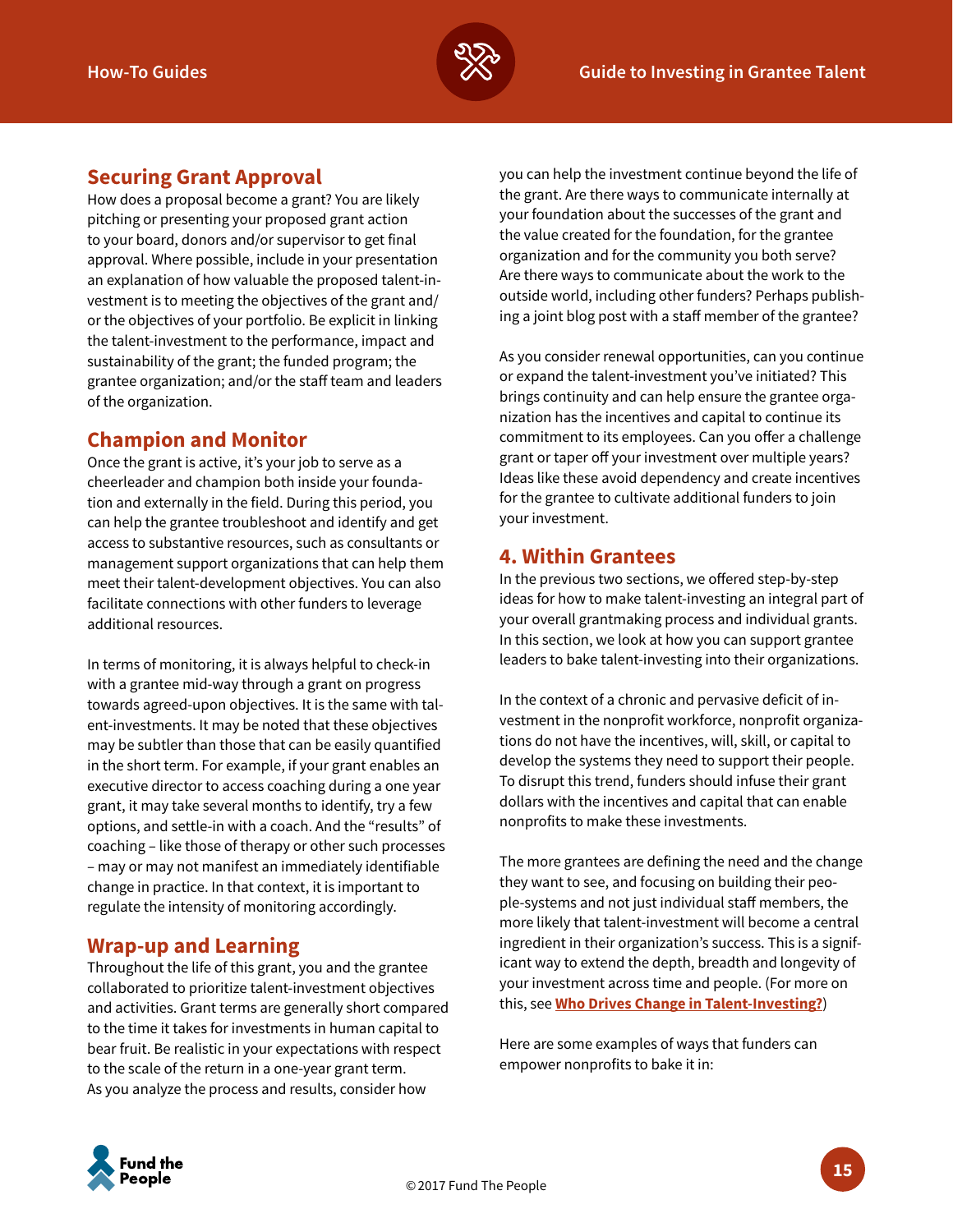

## **Supporting Nonprofit Grantee Leaders to Bake In Talent Investing in Their Organizations**

| <b>Intervention</b>                                                                   | <b>Description</b>                                                                                                                                                                                                                                                                                                                                                                                                                                      | <b>Examples</b>                                                                                                                                                                                                                             |
|---------------------------------------------------------------------------------------|---------------------------------------------------------------------------------------------------------------------------------------------------------------------------------------------------------------------------------------------------------------------------------------------------------------------------------------------------------------------------------------------------------------------------------------------------------|---------------------------------------------------------------------------------------------------------------------------------------------------------------------------------------------------------------------------------------------|
| <b>Integrate Staff</b><br>Development into<br><b>Annual Budget</b>                    | Enable grantees to integrate staff development dollars into the personnel<br>line item in the annual budget, making it is as important as paying salary<br>and benefits. This will become what employees come to expect as part of<br>what it means to be on staff at this organization. This can ensure that this<br>investment cannot be easily dropped when times are tight, as often happens<br>to stand-alone professional development line items. | This idea is adapted from the<br>thinking of Richard Marker of<br>Wise Philanthropy, an advisor<br>to family philanthropies and a<br>former foundation CEO, who<br>discusses the idea on his blog.                                          |
| Seed a Sabbatical Fund                                                                | Instead of paying for one sabbatical for the current executive director of a<br>grantee, seed a sabbatical fund in that organization's budget (perhaps with<br>a challenge to find a match) so that current and future staff can earn the<br>ability to take a sabbatical. The same idea could be used for coaching or<br>professional development more broadly.                                                                                        | <b>Durfee Foundation combines</b><br>these two approaches.<br>Learn more here.                                                                                                                                                              |
| <b>Building a Health</b><br><b>Organizational Culture</b><br>and Sustainable Workload | Support a process through which employees at a grantee organization<br>can intentionally define and establish goals for building the healthy<br>organizational culture and sustainable workload that would match<br>their mission, values, and needs.                                                                                                                                                                                                   | Such a process might entail<br>internal surveys, interviews,<br>and professionally facilitated<br>team retreats, followed by a<br>new slate of organizational<br>policies and practices.                                                    |
| <b>Human Capital Planning</b>                                                         | Invest in a human capital planning process to complement strategic<br>planning, so that the organization can define the staff positions it will need<br>in the coming years to execute its program strategies.                                                                                                                                                                                                                                          | This is a process that our partner<br>AchieveMission has pioneered in<br>the nonprofit sector. Here you can<br>find a case study of their work<br>with a housing-focused nonprofit<br>supported by the Annie E. Casey<br><b>Foundation.</b> |
| <b>Create/Revise Salary</b><br>Scale & Personnel<br><b>Policies</b>                   | Support the staff and perhaps an external consultant to create or revise<br>a rational salary scale and/or to revise personnel policies so that they are<br>in keeping with the mission, values and staff needs of the organization and<br>its employees.                                                                                                                                                                                               | Learn more about how the<br><b>Pierce Family Foundation has</b><br>done this with their grantees<br>in their Field Story.                                                                                                                   |
| <b>Create Staff Position</b><br>to Manage HR/Talent<br>Management                     | Pay for the organization to create a staff position to manage the human<br>resources or talent management function. An alternative is to pay for the<br>organization to access an outsourced HR function/firm.                                                                                                                                                                                                                                          | This service provided by our<br>colleagues at Nonprofit HR and<br>other groups.                                                                                                                                                             |
| Multi-year Support for<br><b>Talent-Investment</b><br><b>Functions</b>                | Provide multi-year support for talent-investment functions, but structure the<br>investment so that it shrinks each year to incentivize the grantee to diversify<br>funding. These functions are eventually integrated into the budget and<br>culture of the organization.                                                                                                                                                                              | This process would involve<br>in-depth funder and grantee<br>discussions to develop and<br>implement.                                                                                                                                       |

### **5. Around Grantees**

As important as it is to empower individual grantee organizations to make internal investments in their staff, it is equally important to ensure that nonprofits enjoy a robust external environment that offers the resources needed to ensure that the nonprofit workforce thrives.

We've identified the following reasons to invest in a strong nonprofit talent ecosystem:

**• The nonprofit workforce goes beyond the walls of any given organization.** Talent is always on the move into and across established and new organizations, and out of the sector. We must go where people are, and look beyond an organization's team at any given moment. Not every nonprofit leader is ensconced in an organization all the time. The "war for talent" is alive and well in the nonprofit sector, and leaders are traveling around the field faster as the nature of employment and careers changes. To build a deep bench for grantee organizations, we need to build a bench that reaches beyond grantee organizations.

**• Networking across organizations is crucial.** To perform their jobs with excellence, nonprofit professionals want and need to connect with and learn from colleagues in their issue area, function area, and/or geographic area. Since so many nonprofit professionals have entered the sector by way of mission, rather than extensive education and training, opportunities to learn from peers and mentors beyond their organizations is critical. That's why there is such a demand for associations,

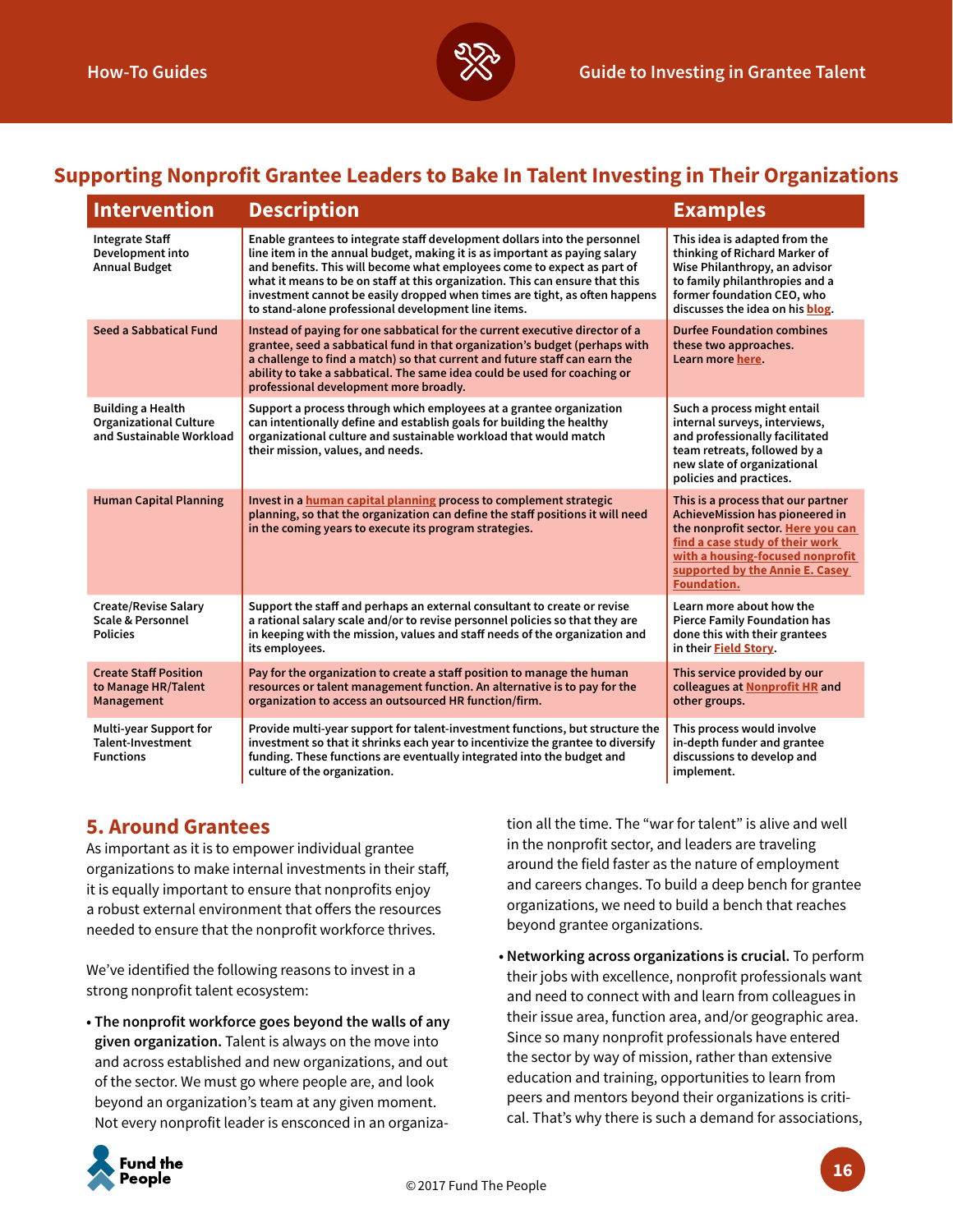

educational programs, and other "connective tissue" at the local, regional and national levels.

- **Organizations cannot do all talent-investment internally**. Even when nonprofits establish strong people-systems, the staff will still need access to external consultants, professional and leadership development programs, and peer-networks to enable and supplement those internal supports.
- **The ecosystem offers economy of scale.** Funders, nonprofits, and providers can all benefit from robust capital flowing to support talent-development in the nonprofit ecosystem. Providers can adjust their fees to enable a wider diversity of nonprofits to utilize their services. Nonprofits can tap into many more services at more affordable rates. And funders can help strengthen more nonprofit people, organizations, and causes in an affordable manner now and in the future.

There are three stages to investing in the nonprofit talent-development ecosystem. First, learn what talent-development resources are available. Second, support nonprofits taking advantage of those existing resources. Third, help fill the gaps with new or expanded resources. Below is more detail on each of these stages.

#### **Learn what talent-development resources are available:**

- **Explore the institutions available within your sphere of influence.** If your foundation works within a geographic footprint, look first for providers within your geographic zone. At the local, state or regional level, there may be one or more management support organizations ("MSOs") or associations of nonprofits that provide services or act as a hub for nonprofits to access talent-investment services. If your foundation works in the context of issue area(s), look for providers that specialize in your field(s) of work. Most providers are "issue agnostic," with clients across the panoply of nonprofit issues, but some have specialties. Some of these support organizations are small and under-capitalized, and can benefit greatly from infusions of new support and energy.
- **Explore the informal and formal resources your grantees currently use** for coaching, consulting, and/ or training for their staff teams. This exploration could entail one-on-one conversations, online surveys, focus

groups, outreach via social media, etc. For more on how funders can "scan the landscape," we recommend **[Scanning the Landscape 2.0: Finding Out What's](http://www.grantcraft.org/guides/scanning-the-landscape-2.0)  [Going On in Your Field,](http://www.grantcraft.org/guides/scanning-the-landscape-2.0)** a comprehensive guide available free from the Foundation Center's Grant-Craft.org website <sup>4</sup> . Don't forget to seek out grassroots, alternative, and informal resources that may not already be on the radar of the foundation community. For example, a group of executive directors may have banded together for monthly lunches to learn from and support one another. There may not be a formal organization behind this effort, but it could be a valuable resource to one of your grantees who would benefit from joining their colleagues for lunch.

- **Explore what is available beyond your sphere of influence.** There may be providers that would be beneficial to the groups you support but that operate outside your sphere of influence, and thus remain unknown and/or inaccessible to your grantees. The best-in-class services that your grantees need and deserve may not currently operate within their operating area. As a funder, you have the leverage, flexibility and capital to bridge this gap.
- **Talk with funders** who also fund in your community about what providers or consultants they have worked with. You may find out about resources that are based outside your geographic or issue area but are applicable to the needs of your grantees.

### **Support nonprofits to take advantage of existing resources.**

**• Support your grantees to take advantage of existing services.** One of the easiest steps you can take is to encourage and enable your grantees (and other nonprofits) to take advantage of the services already available from providers within and/or beyond your sphere of influence, providing as much choice and flexibility as possible. This can be done within grants, through special opportunity or learning funds made available on an as-needed basis, a mini-RFP for existing grantees, etc. It is best done with a respectful combination of proactive and responsive fashion. And these external resources will be most effective for grantees when offered in a context in which organizations are encouraged to prioritize and develop their internal people systems.

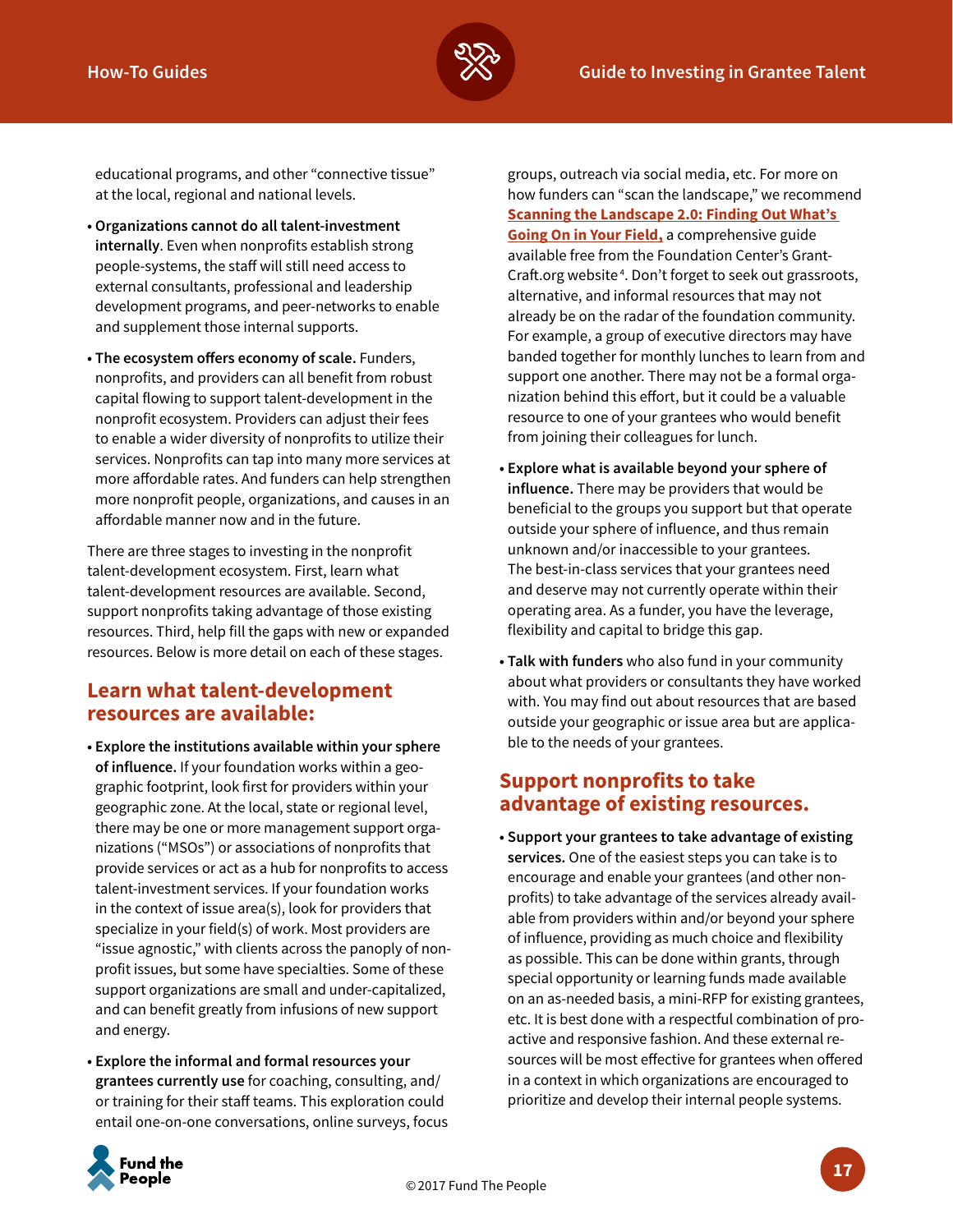

**• Underwrite providers to make their services available to grantees and other nonprofits in your area.** Rather than offering funds to grantees, you can support talent-development providers making their services available to grantees. This might be in the form of a contract, grant, retainer, speaking engagements or trainings, or another structure. As you communicate with current and prospective grantees throughout the year, listen for those that could benefit from the resources available from these providers, and then make the connection.

#### **Help fill the gaps with new or expanded resources.**

- **Identify gaps** in existing services and structures in the overall ecosystem within or beyond your sphere of influence. Document what you believe these holes are, and test your premise in conversation with others in your community, on social media, and elsewhere. Explore why the gap exists:
	- **Is there a real need or market for the services you envision?**
	- **Have previous or current efforts and institutions under performed?**
	- **Is there political will among funders or others to establish the service?**
	- **Is there leadership and interest to lead from within the nonprofit sector?**
- **Find consultants who can work directly with you.** If you are looking to directly engage a consultant to support this process or to serve your grantees, a valuable resource for consultants who work directly with and for foundations is the **[online](https://nncg.memberclicks.net/directory-search)  [member directory](https://nncg.memberclicks.net/directory-search)** of the National Network of Consultants to Grantmakers (NNCG).

#### **Summary**

In the Five Ways to Bake It In section, we offered practical ideas for seamlessly assimilating talentinvestment into your work so that nonprofit people have the support they need to advance organizational performance, impact, and endurance. We explored ways to "bake it in" to foundation strategy, grantmaking process, individual grants; within grantees, and around grantees. As you maximize your investment in the nonprofit workforce, we believe it will be beneficial to

individual nonprofit leaders, grantee organizations, and your foundation.

## **Challenges and Tensions What About the Nonprofit Leadership Deficit?**

A major assumption about the nonprofit workforce since the early 2000s has been that there are not enough nonprofit leaders, and that nonprofit leaders do not have sufficient skills or knowledge to do their jobs effectively. This narrative came to the fore from the misinterpretation of a report called *the Nonprofit Leadership Deficit* published in 2006 by The Bridgespan Group<sup>5</sup>. Ten years later, at the close of 2015, Bridgespan authored a new essay clarifying and updating their findings, and re-framing the problem as a deficit of *invest*ment in nonprofit leaders<sup>6</sup>.

The real problem is that nonprofit organizations lack the incentives, means and muscles to invest in their people, so the human capital function remains deeply underdeveloped in the nonprofit sector. This is due, at least in part, to the attitudes and behaviors of funders.

#### **Why Don't Nonprofits Invest in Employees Like Businesses Do?**

Businesses have the flexibility to use their liquid assets (such as profits, venture capitalist resources, and shareholder dollars) to invest in training, HR, organizational culture, and other human capital investments.

Nonprofit budgets are cobbled together from funds that are generally restricted by some combination of objective, program area, time, and/or line item. The remedy is not investing in the skills or knowledge of individual nonprofit leaders in positions of authority. Rather, it is making sure there are people-systems in place that can build and sustain a practice and culture that supports and develops the entire staff now and in the future.

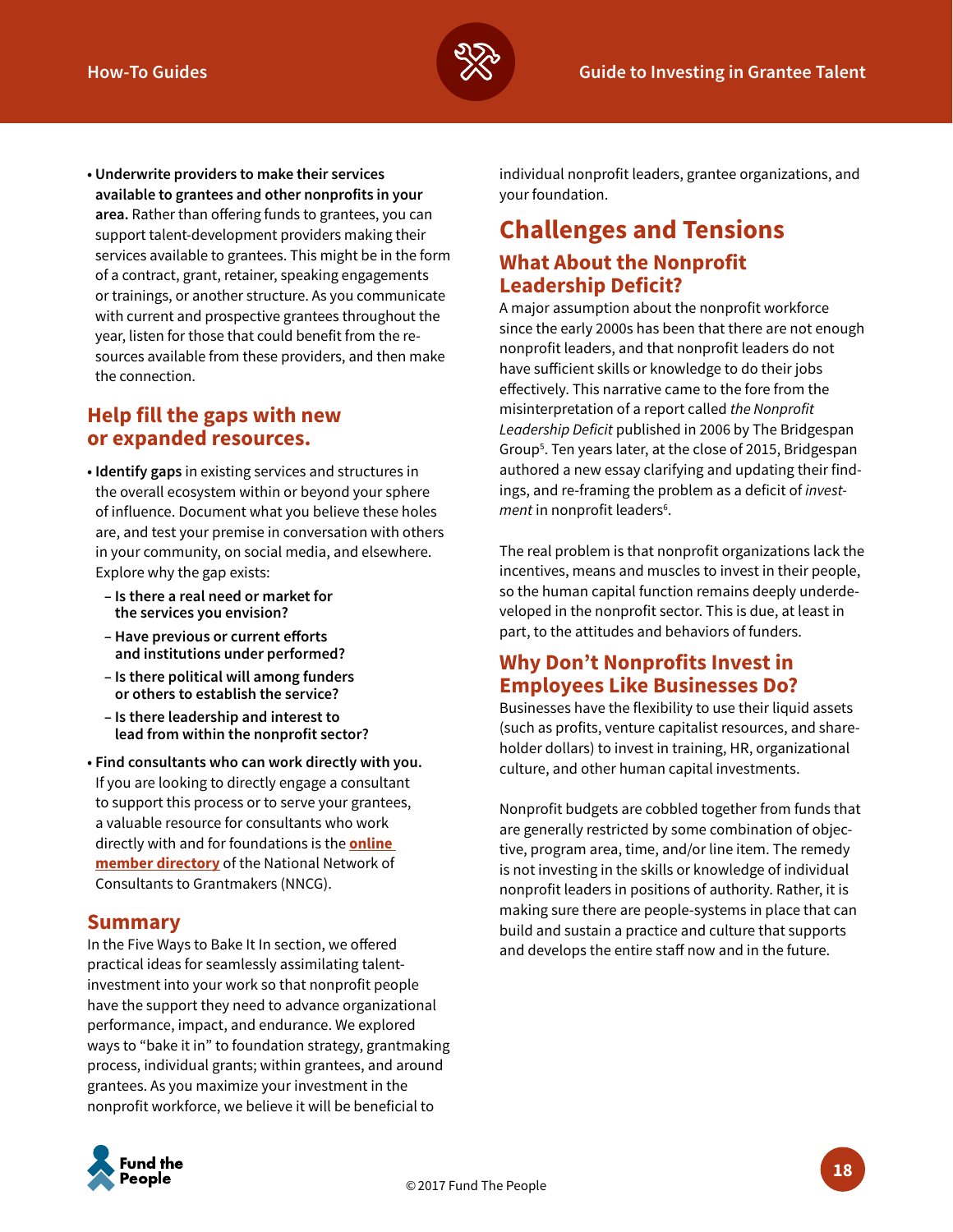

#### **Who are "the People"?**

When we reference your grantees' "people", we primarily refer to the staff. We don't emphasize the term "leaders" because it often suggests a focus exclusively on executive directors. Clearly, the entire team or workforce makes organizations tick. Whether they are: executives, middle-management, program or development professionals, administrative or line-staff, and interns. Other people contribute their talent to the organization as well: board members, volunteers, consultants, and in the case of associations, individual members. The combination of these roles will look very different at different nonprofits; some rely almost entirely on volunteers or board members, while others are staff-driven.

#### **The People Paradox**

Without a team that has vision and skills, there can be no strategy, and no programs to turn that vision into reality. The slightest change in personnel can bring about massive shifts in vision and capacity. That is the reason so many funders take a "wait and see" approach during executive transitions. Personnel is policy. Culture eats strategy for breakfast – and culture is the aggregated personality traits of the team members. The message here is: "the nonprofit workforce is the bedrock of organizational performance."

Yet, people come and go. The rotation of people through an organization's doors is natural and healthy—and it enables organizations to endure beyond any given staff member. As the saying goes, the graveyards are full of people the world could not do without.

So, people are the bedrock of organizational performance, but organizations transcend their people and people transcend their organizations. As talent-investors, how do we reconcile this paradox?

First, we must abandon the faulty assumption that grantee organizations cannot survive and thrive without their founders, visionary leaders, or the current team. In the modern economy, grantmakers and nonprofit employers would be wise to consider the current trends in careers and the labor market. A place to start is *The Alliance: Managing Talent in the Networked Age,* a book by Reid Hoffman, co-founder and chairman of LinkedIn. He makes the case that modern employment should be

treated as a tour of duty, rather than the linear and lifelong assumptions of the so-called Company Man model.

In this context, it makes sense for grantmakers to invest in the people-systems of grantee organizations, so that they can better support current leadership and staff today, but also support their workforce in the future, since turnover and change is inevitable over the long term.

#### **New Hoops?**

A healthy workplace is at least as important, if not more important, as healthy financials to the performance, impact and sustainability of grantee organizations. But workplace health is more difficult to figure out than financial health. As a funder, you have the ability, opportunity and even the duty to explore and understand the state of staff development in grantees. Clearly, this exploration must be executed in a manner that is respectful, sensitive and ethical.

The deficit of foundation investment in nonprofit professionals is the result of a vicious cycle in which funders don't offer talent-investments and instead dis-incentivize discussions of the topic. Nonprofits don't ask and are incentivized to remain silent.

## **The Vicious Cycle**



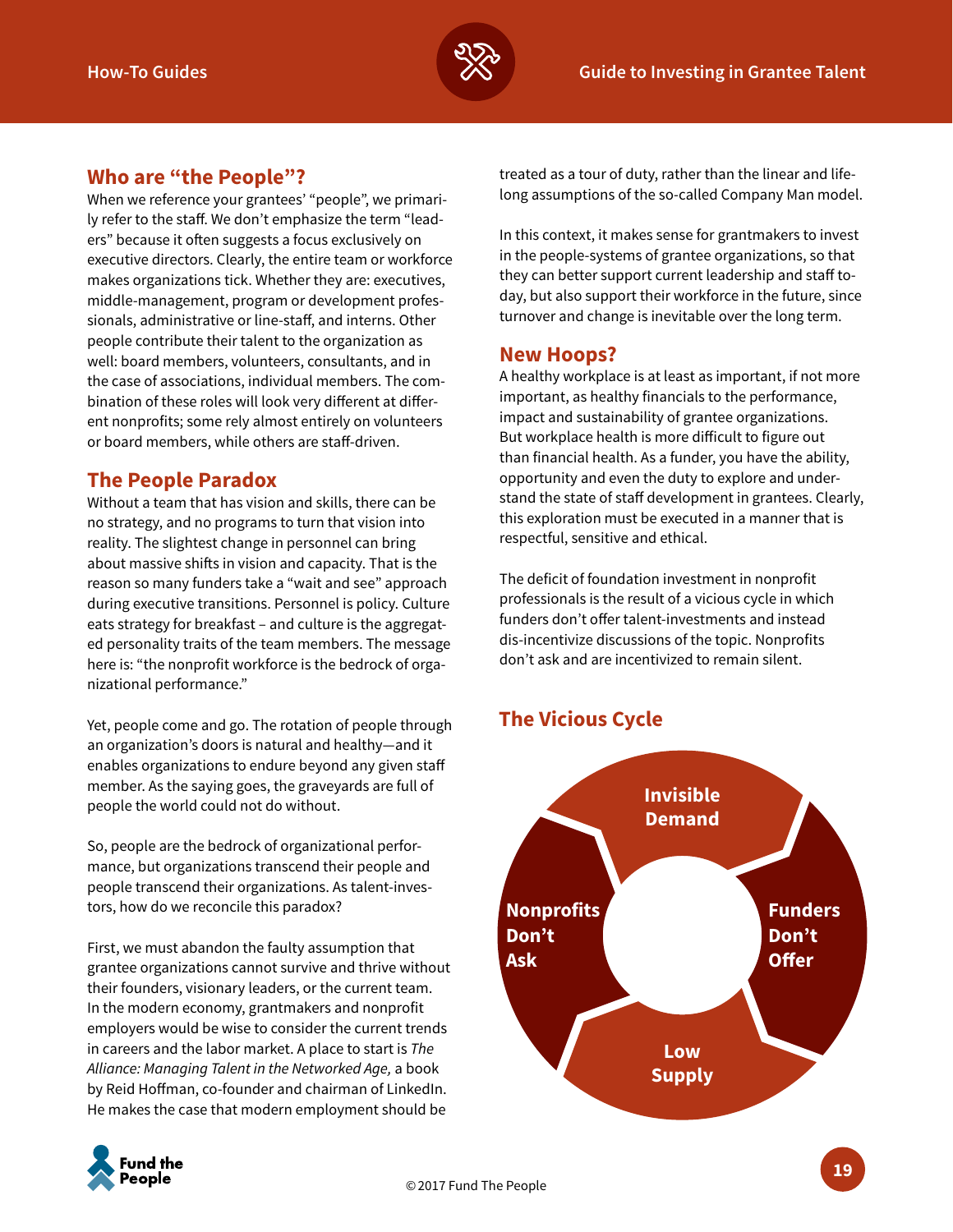

Since nonprofits and funders both contribute to this unproductive dynamic, both groups have roles in breaking the cycle and participating in honest conversations.

Of course, nonprofits have a critical role in baking talent-investments into their organizational culture, planning, and fundraising. [You can find **["Talking Talent](http://www.fundthepeople.org/toolkit/guides/nonprofit/) [for Nonprofits](http://www.fundthepeople.org/toolkit/guides/nonprofit/)** here].(We encourage you to share it with your grantees and other colleagues!) But given funders' power to define the rules of engagement, you have a particularly important role.

It is true that some nonprofit executives and boards would prefer to leave things as they are. They may have already established healthy staff development policies and practices. Or they may preside over unhealthy or underdeveloped systems and view changes as expensive, difficult or disruptive. Some have built business models that rely on under compensating and under developing idealistic staff who are willing to work in these conditions, and they do not see any other way. In these cases, investing in talent may not be productive.

On the other hand, a lack of internal communication about workforce issues may mean the board does not understand the needs of the executive director, or the executive director does not understand the needs of their staff. Pressing needs remain hidden. By contrast, when a funder offers permission and the possibility to change workplace conditions, it can be a game-changer, unleashing positive energy, raising morale and re-engaging grantee leaders in new ways.

#### **Conclusion**

In the preceding pages, you've explored the ideas and practices of investing in grantee talent as a key part of your successful grantmaking. You came to understand the deficit of investment in the nonprofit workforce, and the ways it dampens nonprofit performance, impact and sustainability. You read about the way that funding practices can contribute to the deficit, and how baking talent-investment into funding can serve as an antidote to the deficit. You learned about categories of talent-investment and explored five ways to "bake it in". And you explored some of the dynamic tensions you may face when you engage in talent-investing.

We hope you found this guide useful, and that you are able to put these ideas into use for your foundation, grantees, and community. Please **[contact Fund the](http://www.fundthepeople.org)  [People](http://www.fundthepeople.org)** if we can be of further assistance as you maximize your investment in the nonprofit workforce.

<sup>2</sup> Russell, E. (2017). Case Story: Harry and Jeanette Weinberg Foundation. Putnam Consulting Group on behalf of Fund the People. Part of the Fund the People toolkit available in 2017 at fundthepeople.org.

- 3 Putnam Consulting Group (2012). A Smart Investment in Human Capital: How AchieveMission Helped the Corporation for Supportive Housing Increase Mission Impact. Annie E. Casey Foundation.
- <sup>4</sup> Although the Scanning the Landscape guide is meant to assist grantmakers scanning issue-based fields of work, the techniques and tips are applicable.
- 5 Tierney, T. (2006). The nonprofit sector's leadership deficit. Boston: The Bridgespan Group.
- 6 Landles-Cobb, L., Kramer, K., & Smith Milway, K. (2015). The nonprofit leadership development deficit. Stanford Social Innovation Review. Palo Alto: Stanford University.



<sup>&</sup>lt;sup>1</sup> For an overview of the issue, see Stahl, R. (2013). "Talent Philanthropy: Investing in nonprofit people to advance nonprofit performance." The Foundation Review, 5(3), 35-38. Available at fundthepeople.org. For a more in-depth analysis of the dollar figures, see Douglas, B. & Stahl, S. (2017). The hole is deeper than we thought: A new analysis of foundation investment in the nonprofit workforce. This research brief is published by Fund the People and is part of the toolkit available at fundthepeople.org.